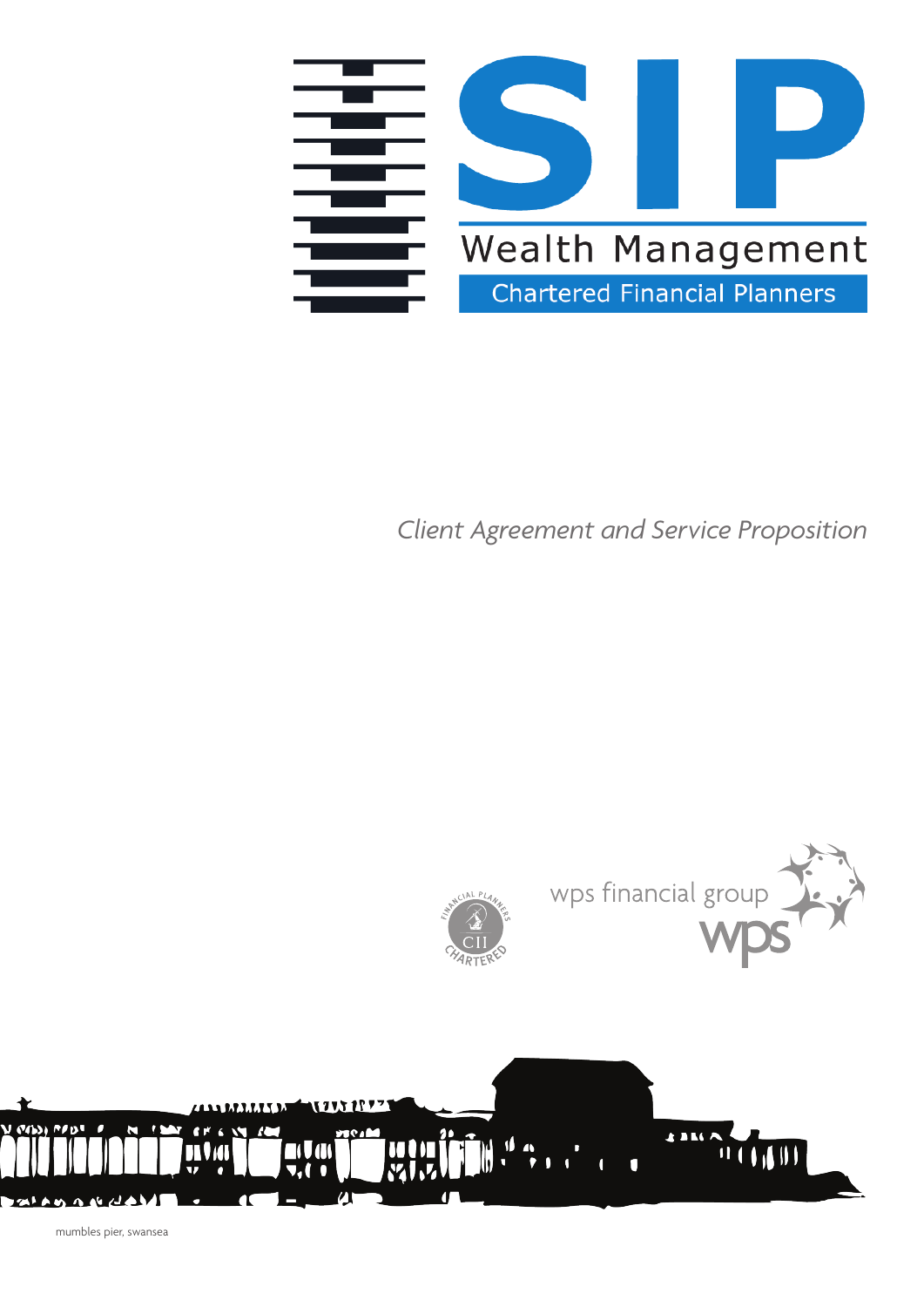### Contents

- Our services and standards 1
- The advice process 2
- 3
- How we charge for our services
- Our ongoing service 4
- Ongoing adviser charge 5
- How we are regulated 6
- Fee agreement and service engagement 7

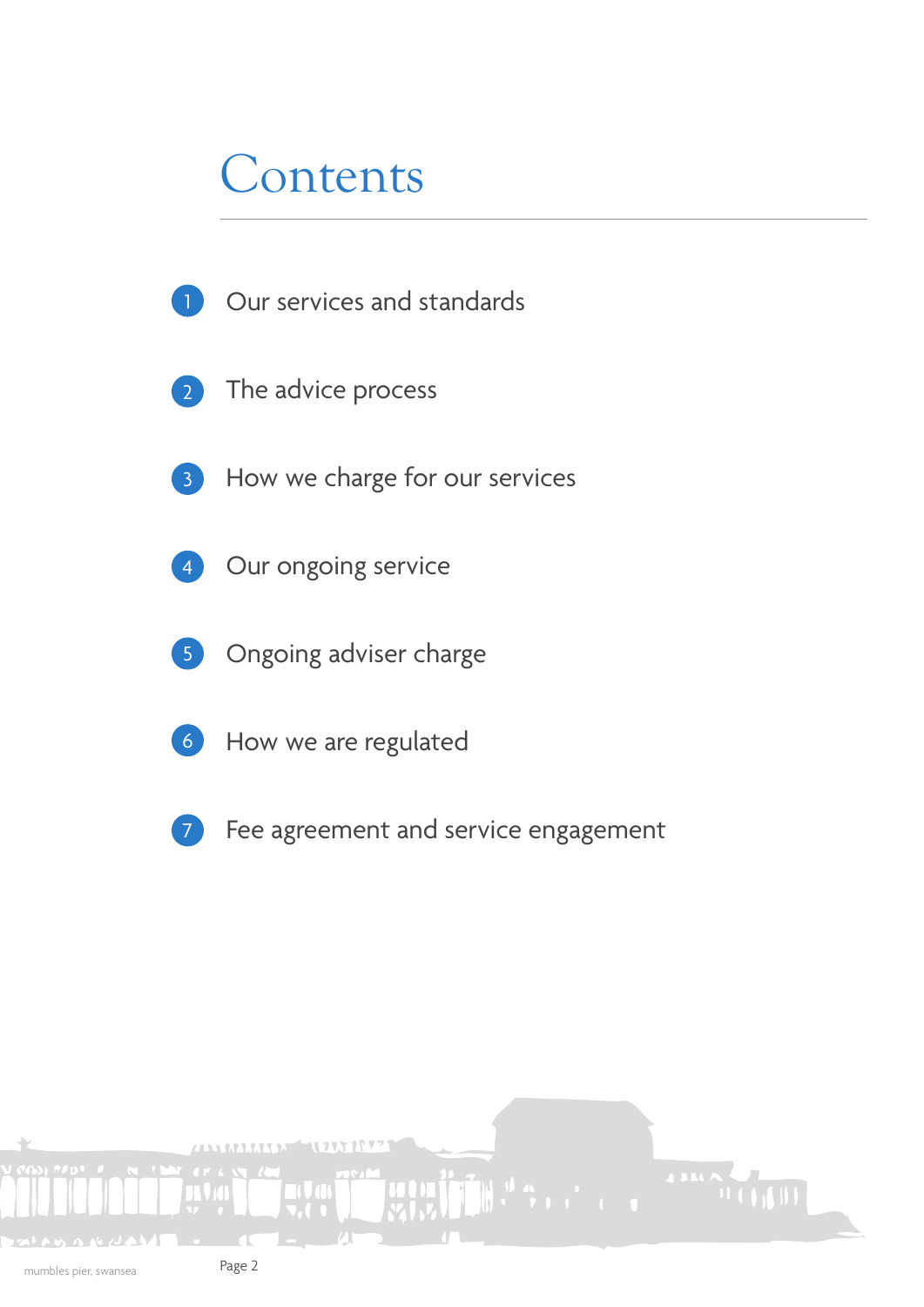# Our services and standards

#### Independent Financial Advice

SIP Wealth Management Ltd is able to act on your behalf in advising you on investments and non-investment insurance contracts. We offer products and services as follows:

- Investments we offer an Independent advice service. We will recommend investments based on a comprehensive and fair analysis of the market. We will place no restrictions on the Investment Markets we will consider before providing investment recommendations, unless you instruct us otherwise. We will however only make a recommendation when we know it is suitable for you.
- Non-investment protection contracts we offer non investment protection products e.g. term assurance, income protection and critical illness from a range of insurers.

You should be aware that investments carry varying degrees of risk and as their underlying value can fall as well as rise, you may not get back the full amount invested.

We are committed to providing the highest standard of financial advice and service. Your interests are of paramount importance to us and for any advice or service we provide we will:

- Be open, honest and transparent in the way we deal with you
- Not place our interests above yours
- Communicate clearly, promptly and without jargon



Managing Director: Jon Francis BSc. (Hons) ACII, FPFS Chartered Financial Planner Director: Paul Williamson Dip PFS, CeMap 11 Axis Court, Swansea Vale, Swansea, SA7 0AJ T: 01792 720 200 F: 0870 130 0747 E: enquiry@wp-solutions.co.uk

SIP Wealth Management is a trading style of Self Invested Portfolios Ltd which is an appointed representative of WPS Financial Group Ltd which is authorised and regulated by the Financial Conduct Authority. Registered in England and Wales: 0593651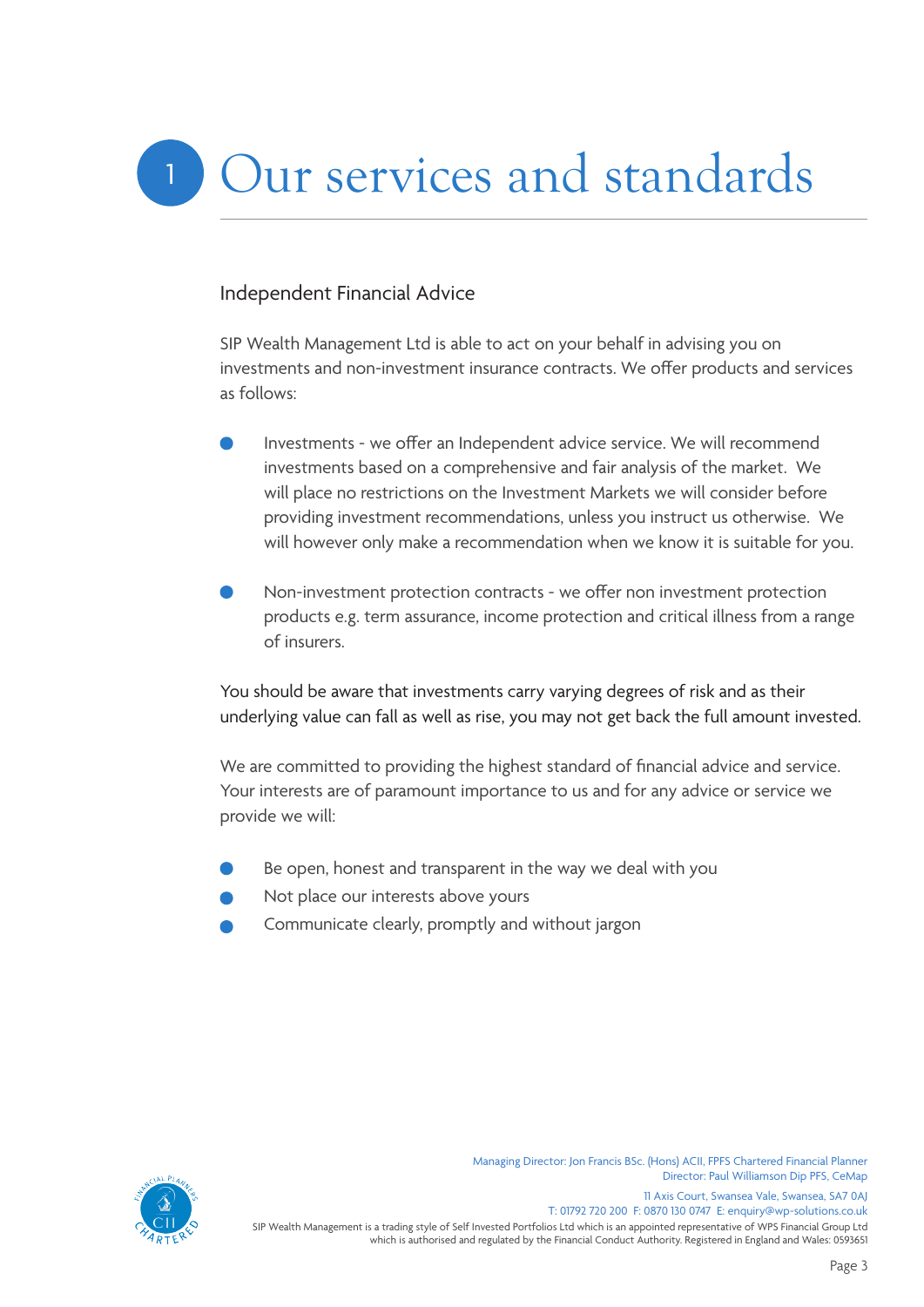# 2 The advice process

We offer you an initial discussion (without charge) at which we will describe our services more fully and explain the payment options. If you decide to go ahead, we will:

- Gather and analyse personal and financial information about you and your aims and objectives
- Recommend and discuss any action we think you should take and, with your agreement, arrange relevant solutions for you

#### Our First Meeting

At our first meeting we will need to fully understand your finances and wider circumstances in order to ensure we can make appropriate recommendations. In this meeting we will:

- Give you a business card
- Confirm our status as Independent Financial Advisers and Independent Mortgage Advisers
- Discuss how we are paid for our services, the scope of advice you require and the level and frequency of on-going service you will need
- Provide you with our Client Agreement and Service Proposition document
- Complete any "Fee" agreements
- Assess your current position, needs and objectives by completing a "Fact-Find"
- Assess your attitude to, and understanding of all aspects of "risk"
- Establish any time scales for investment and planning
- Ask that "letters of authority" are signed for any existing arrangements you have
- Agree a planning budget
- Agree an action plan in advance of a second meeting

This initial meeting is at the cost of SIPWM and is not included in our fee estimates. We ask that our clients agree to our initial advice fee and on-going service fee at this meeting. Should a client want to consider the fees in their own time they are welcome to do so but our work will not commence until our fee agreement has been signed.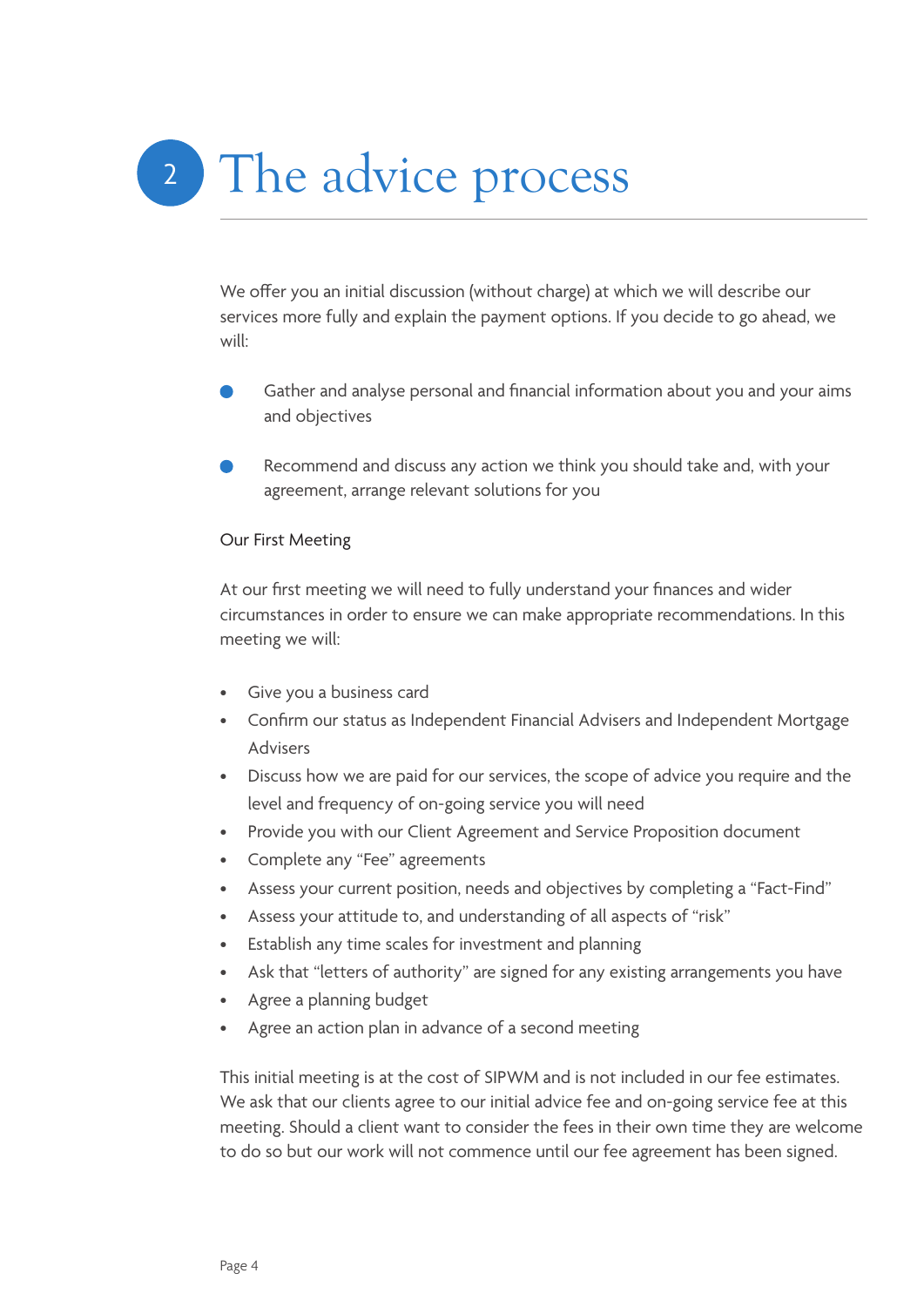#### Fig 1. Advice flow chart



Financial Review, Research and Recommendation

If appointed to undertake work on your behalf, we will begin our research and review work. In most cases there will be a significant amount of work to do between the first meeting and the subsequent meeting(s) where we present our recommendations.

This process covers the:

- Gathering of information about your existing financial arrangements and full personal circumstances
- Understanding of your investment knowledge and attitude and tolerance towards investment risk
- Reviewing existing investment and pension plans
- Recommendation of an asset allocation model that matches your risk profile and the subsequent assessment and suitability of any existing holdings
- Preparation of our recommendations to you
- When appropriate, providing you with a review report
- Arranging a subsequent meeting to explain and discuss our recommendations in detail



Managing Director: Jon Francis BSc. (Hons) ACII, FPFS Chartered Financial Planner Director: Paul Williamson Dip PFS, CeMap 11 Axis Court, Swansea Vale, Swansea, SA7 0AJ T: 01792 720 200 F: 0870 130 0747 E: enquiry@wp-solutions.co.uk

SIP Wealth Management is a trading style of Self Invested Portfolios Ltd which is an appointed representative of WPS Financial Group Ltd which is authorised and regulated by the Financial Conduct Authority. Registered in England and Wales: 0593651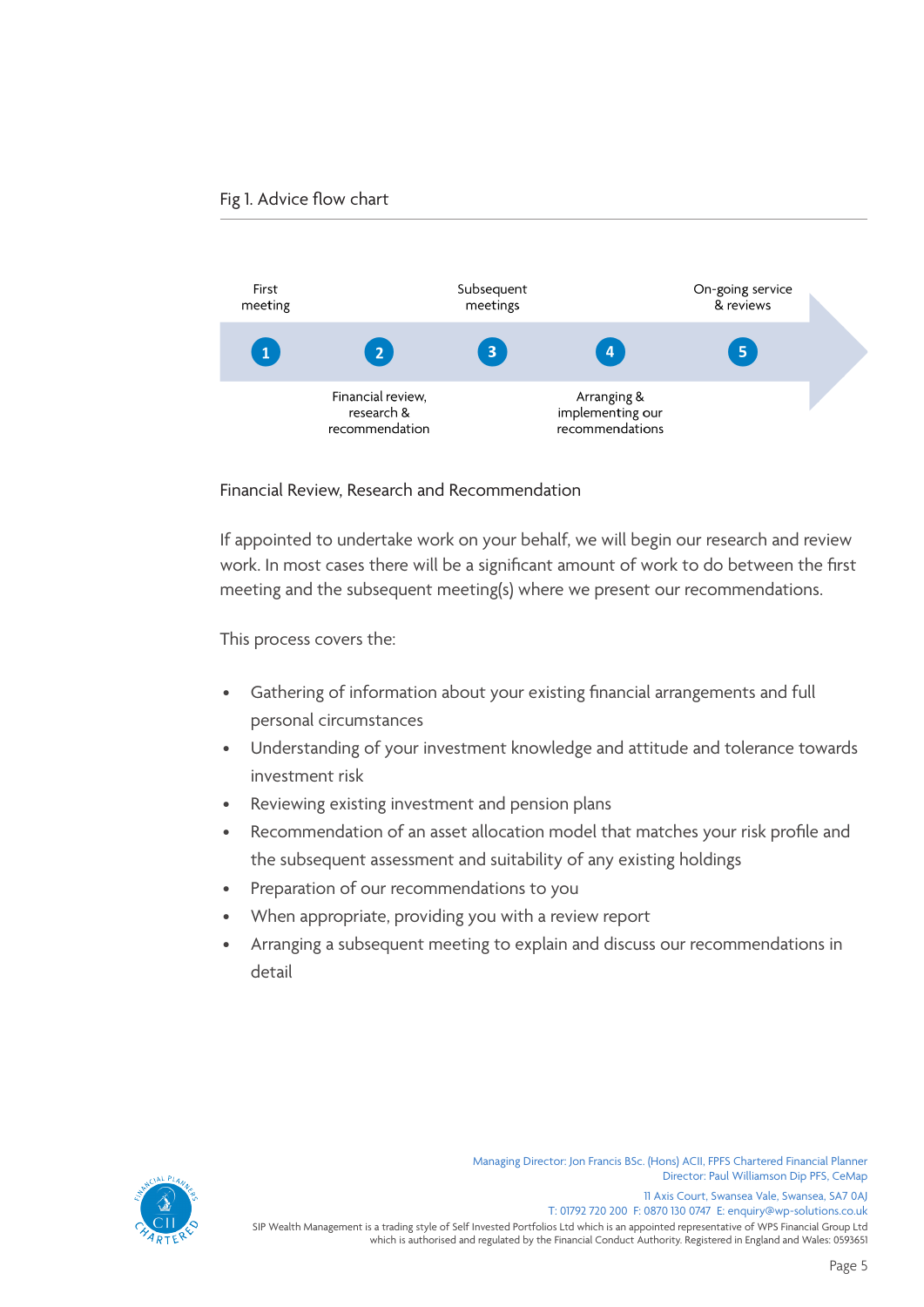#### Our Subsequent Meeting(s)

At our subsequent meeting(s), we will:

- Confirm the details we obtained at the first meeting remain correct
- Confirm the objectives we discussed at the first meeting remain correct
- Explain any financial planning reports we have prepared for you
- Explain the research we have carried out
- Explain how we arrived at the recommendations we will make
- Explain all of the terms and conditions applicable to our recommendations, including all costs, benefits and risks
- Help you to complete any applications necessary to implement the recommendations
- Confirm any cancellation periods

We will follow up our recommendations with a "Suitability letter" confirming our recommendations, why we have made them and how they will meet your objectives.

#### Arranging and Implementing Our Recommendations

Following our Financial Review and Recommendation we will establish whether you wish to proceed with our recommendations.

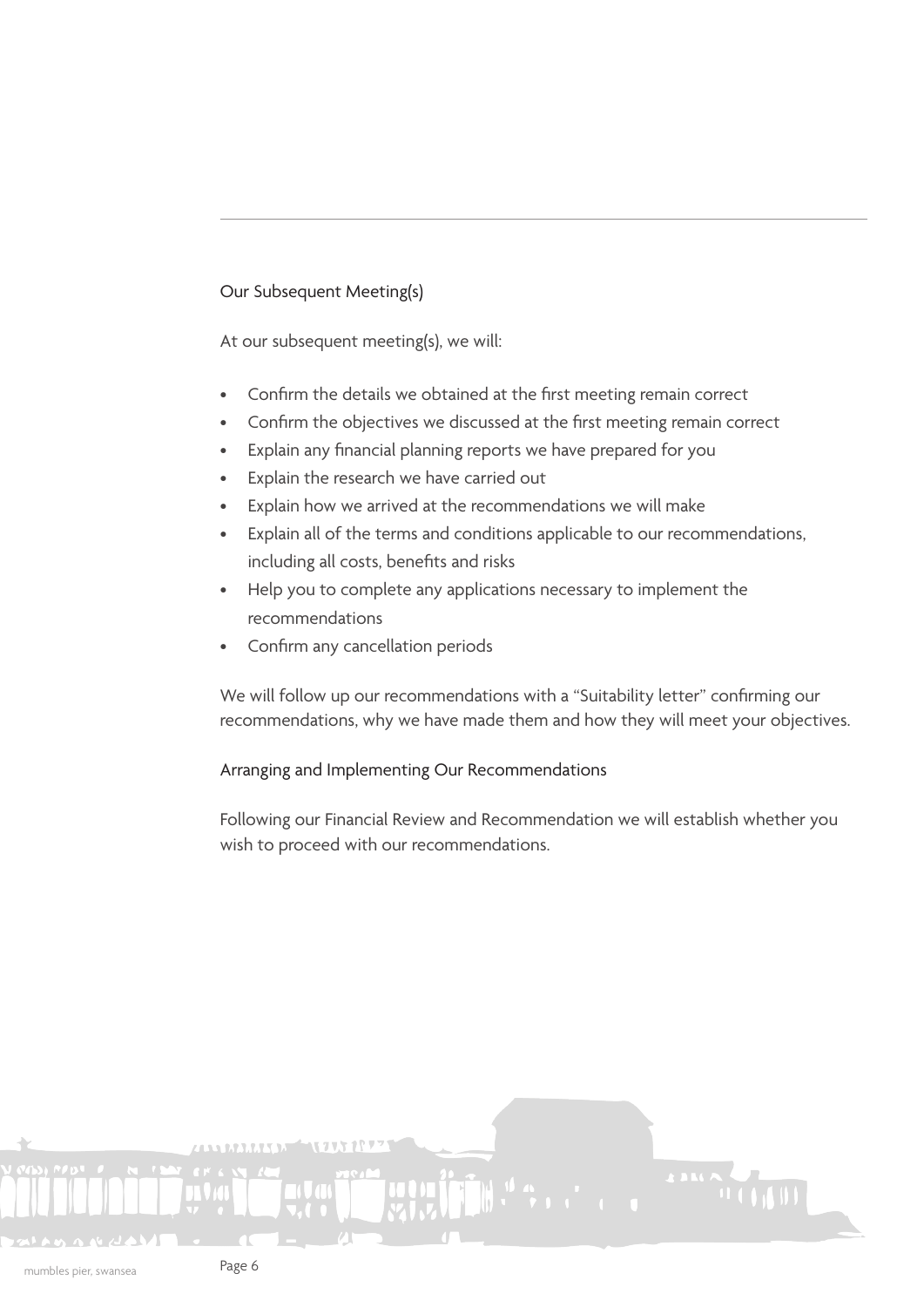Should you instruct us to proceed with any of our recommendations we will act for you in the following ways:

- If appropriate, recommend a specific product provider and investment product
- Provide a specific investment recommendation, consistent with your attitude to investment risk and objectives
- Arrange the recommended investment on your behalf
- Handle all fund and policy administration on your behalf
- Provide regular updates to keep you informed of progress
- Ensure all your documents are issued in line with your expectations
- Provide confirmation of all actions taken on your behalf in writing

We will submit any applications, and ensure applications are processed so that business completes promptly and efficiently. We will handle the often complex processes and paperwork involved with administering your business.

#### Ongoing service and Reviews

We will agree the most appropriate level of ongoing service with you and the frequency of future review meetings. Please see the relevant section of this document for full details.



Managing Director: Jon Francis BSc. (Hons) ACII, FPFS Chartered Financial Planner Director: Paul Williamson Dip PFS, CeMap 11 Axis Court, Swansea Vale, Swansea, SA7 0AJ T: 01792 720 200 F: 0870 130 0747 E: enquiry@wp-solutions.co.uk

SIP Wealth Management is a trading style of Self Invested Portfolios Ltd which is an appointed representative of WPS Financial Group Ltd which is authorised and regulated by the Financial Conduct Authority. Registered in England and Wales: 0593651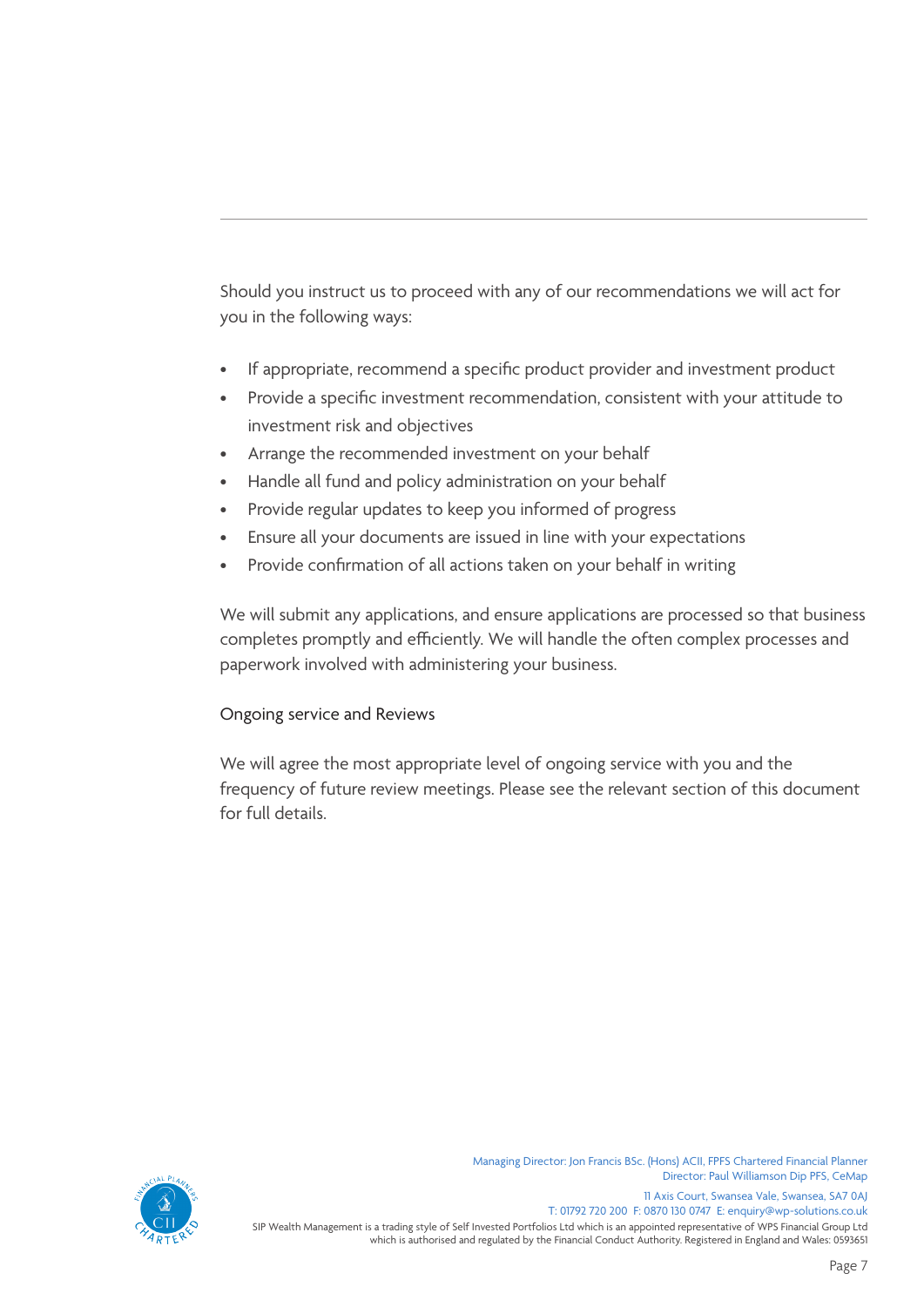## <sup>3</sup> How we charge for our services

We charge fees for our initial advice in two ways, either as a percentage of the amount you invest, or on an hourly basis.

In certain circumstances it may be preferable to use one basis over another, or to use a combination of the two. Your adviser can explain these options further.

Our fees for the Financial Review and Recommendation

Our fee for this work is based on our hourly rates as follows:

| Type of adviser                                                  | Rate per hour |
|------------------------------------------------------------------|---------------|
| Chartered Financial Planner/Director/Pension Transfer Specialist | £175          |
| Qualified Independent Financial Adviser                          | £150          |
| Administrator                                                    | £60           |

We will estimate how many hours we expect this to take and we will agree the fee with you before we begin this work on your behalf.

For Example, you ask us to review a number of existing pension plans which we estimate will take four hours of adviser work. We agree a fee of £600, based on four hours' work at £150 per hour and provide you with a written pension review report.

Our minimum fee for Financial Review and Recommendation work is £300, based on two adviser hours.

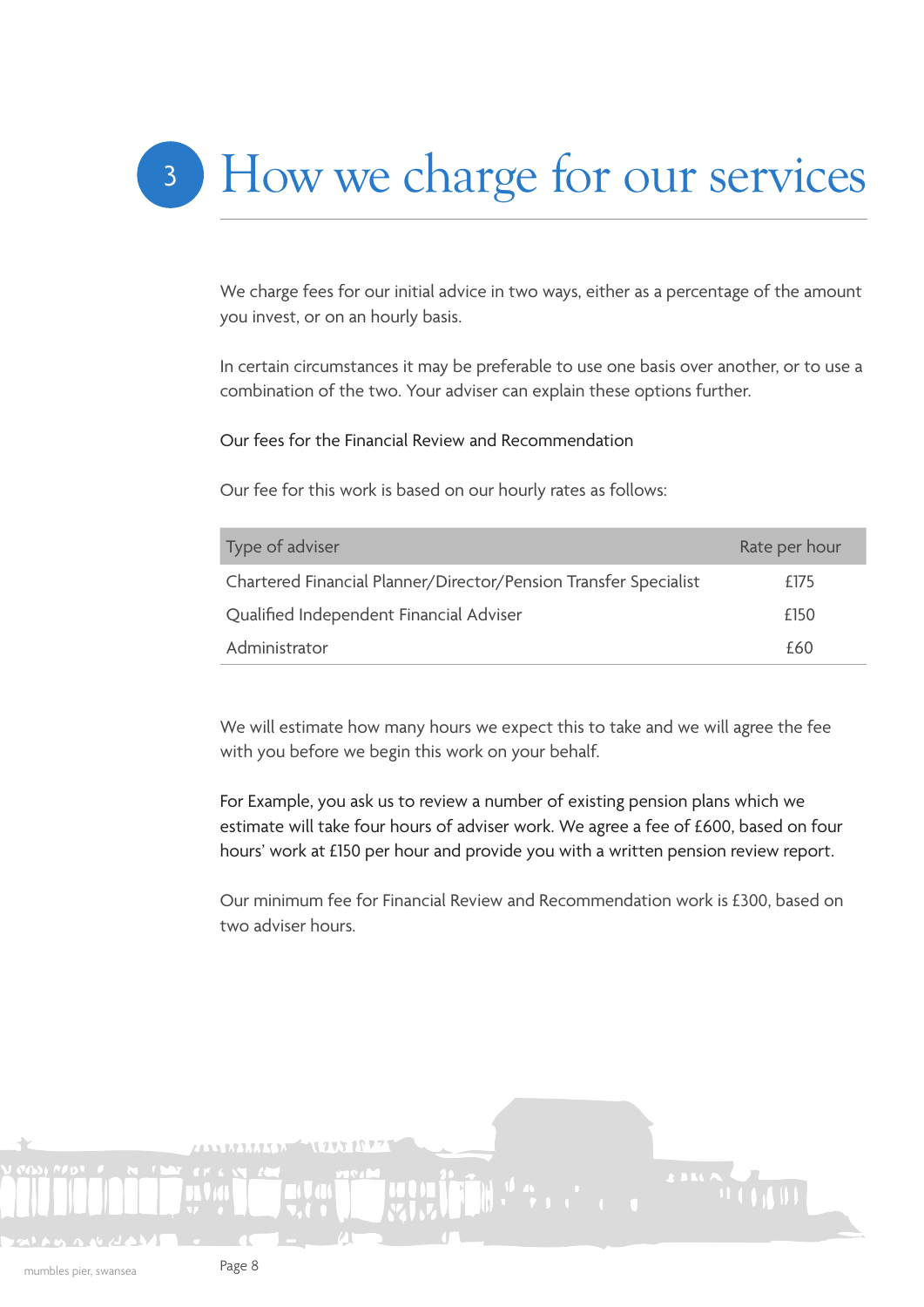#### Our fees for Arranging & Implementing Our Recommendations

#### For lump sum Investments or Transfers

Our fee for this service is based on a percentage of the amount you invest and/or transfer. These fees are applied as follows but are subject to a minimum of £300:

- Up to £150,000 3%
- £150,001 to £250,000  $2.5\%$
- £250,001 to  $£500,000 2%$
- $£500,001$  and above  $-1.5%$
- Over £1m By negotiation

You can choose how this fee is paid.

Direct fee payment – you can pay the fee directly, for example by cheque. No initial fees will be collected via the recommended investment.

Facilitated from the investment – on receipt of the investment or transfer, the recommended investment provider can facilitate the payment of our fee by making a deduction from the amount invested. Fees paid from the investment will reduce the amount invested into the recommended plan.

Where we receive the above fees we may waive our Financial Review and Recommendation fee.

For Example; further to agreeing to a Financial Review and Recommendation fee of £450, you subsequently ask us to arrange investments on your behalf totalling £100,000. Our Arrangement and Implementation fee would be £3,000 and as this exceeds the Financial Review and Recommendation fee, the £450 fee would be waived.



SIP Wealth Management is a trading style of Self Invested Portfolios Ltd which is an appointed representative of WPS Financial Group Ltd which is authorised and regulated by the Financial Conduct Authority. Registered in England and Wales: 0593651 Managing Director: Jon Francis BSc. (Hons) ACII, FPFS Chartered Financial Planner Director: Paul Williamson Dip PFS, CeMap 11 Axis Court, Swansea Vale, Swansea, SA7 0AJ T: 01792 720 200 F: 0870 130 0747 E: enquiry@wp-solutions.co.uk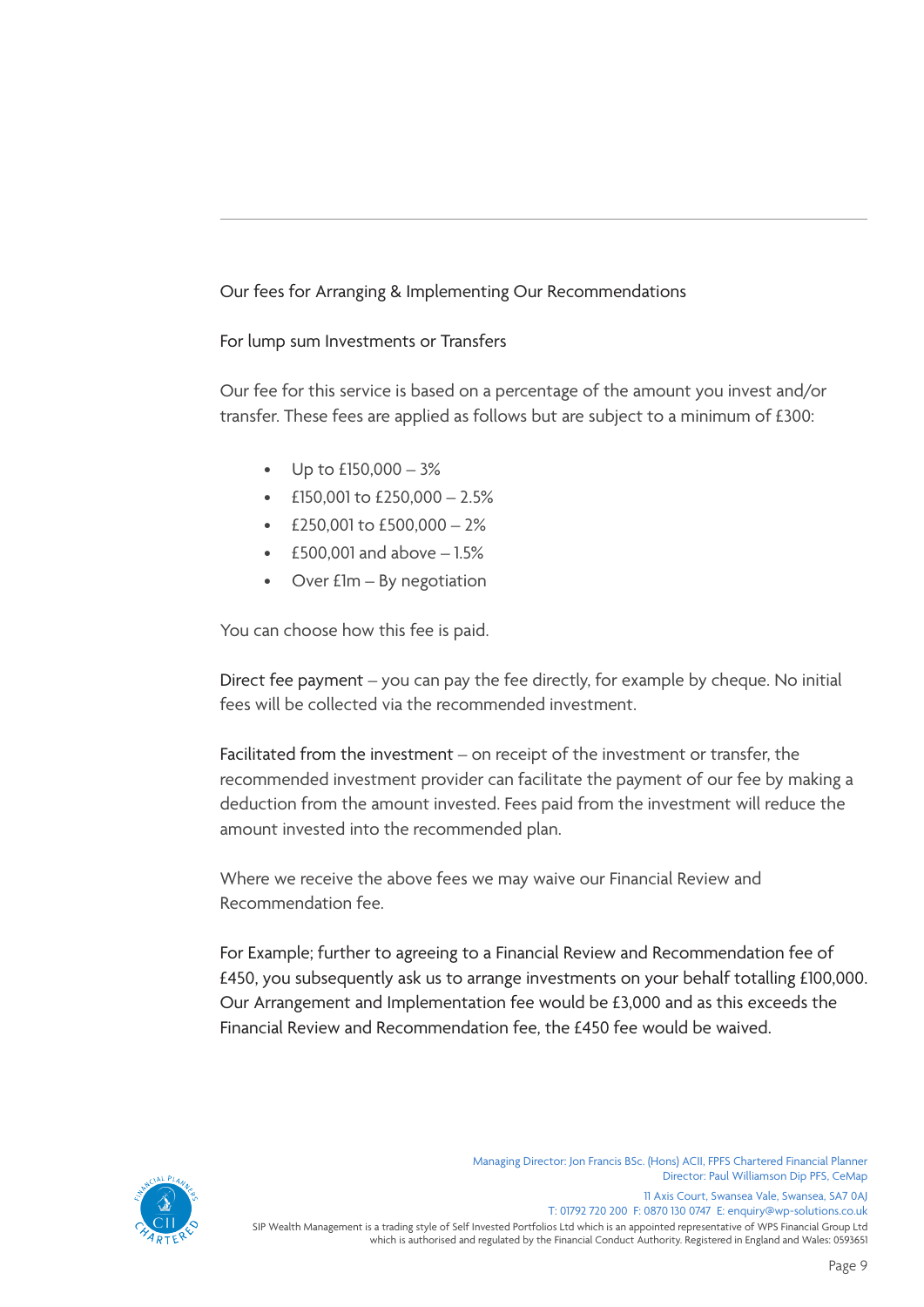Please note where pension transfers are recommended there may be an additional fee depending on the complexity of the ceding pension scheme. This would be agreed with you before commencing this work.

#### For regular premium investments

Our fee for implementing a regular saving or investment plan is based on the amount of time it takes. We will provide you with an estimate of how many hours we expect this to take and we will agree a fee based on our hourly rates, as follows:

| Type of adviser                                                  | Rate per hour |
|------------------------------------------------------------------|---------------|
| Chartered Financial Planner/Director/Pension Transfer Specialist | £175          |
| Qualified Independent Financial Adviser                          | £150          |
| Administrator                                                    | £60           |

There is however a minimum timescale of 3 hours for this service, which results in a minimum fee of £450.

You can choose how this fee is paid.

Direct fee payment – you can pay the fee directly, for example by cheque. No initial fees will be collected via the recommended investment.

Facilitated from the investment – you can pay the implementation fee by instalments through your new regular premium investment. Your adviser will agree with you the total payment amount, the instalment amounts and the payment period. We are unable to accept more than four instalments and payment plans of greater than 12 months in duration.

mumbles pier, swansea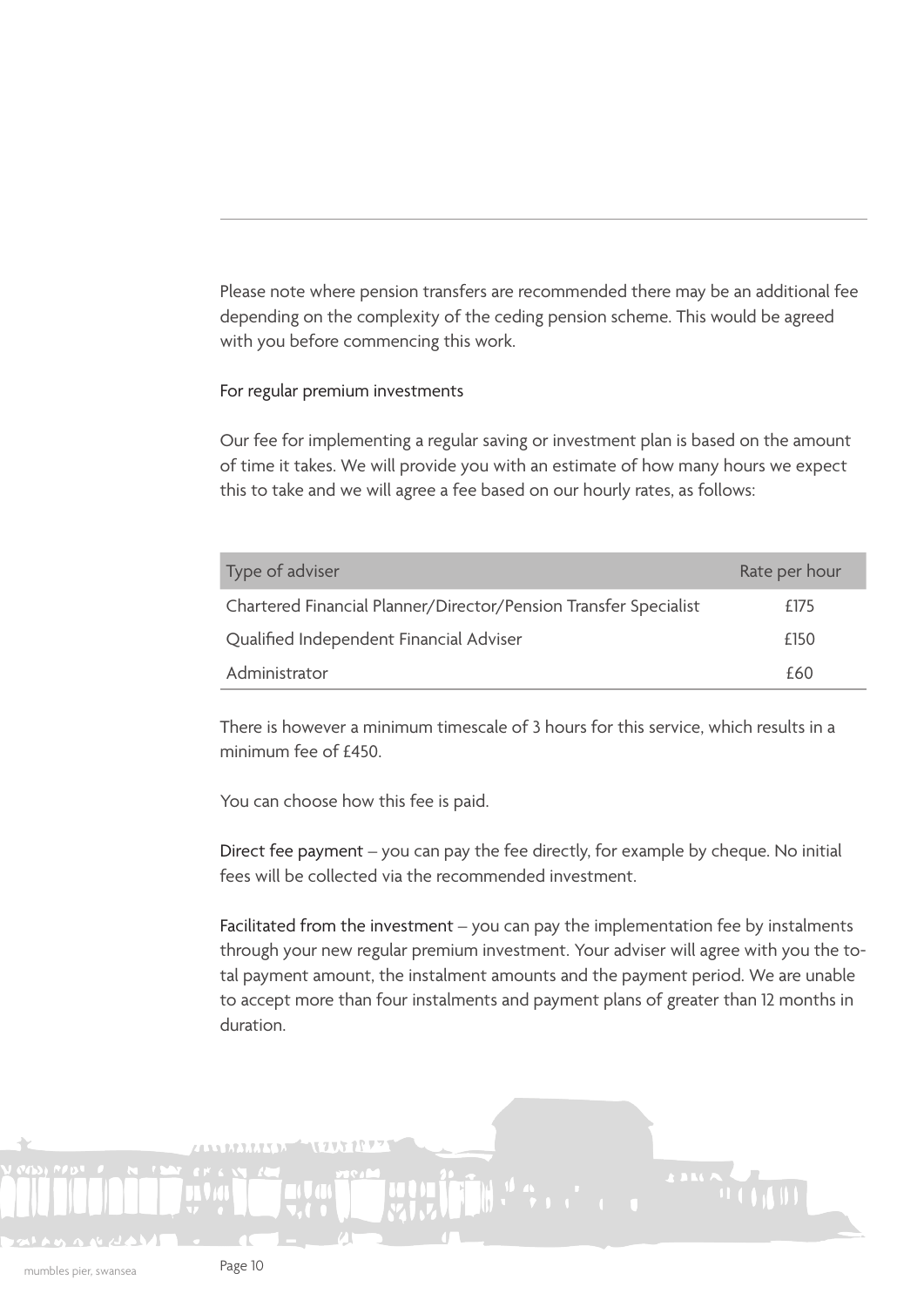These instalments will pay towards settling our fee and will reduce the amount left for investment.

For Example; if your monthly contribution is £480 and the total implementation fee is £600, based on 4 adviser hours, this could be collected by deducting £150 from each monthly contribution for the first 4 months. The full implementation fee of £600 will have been paid and therefore no further instalments would be due.

Please note that not all product providers accept this arrangement and therefore you would be expected to settle the initial fee directly by cheque.

Should you cancel the regular contributions to the investment, the balance of any outstanding fee instalments will become due by direct payment.

Based on the above example should payments cease after month 2 (and £300 has been collected) the difference between this and the implementation fee of £600 would be charged i.e. £300.

Our Protection Services and Costs

Similar to our investment services above, we will provide you with a personal and financial review prior to making our recommendation(s) to you. Should you accept our recommendation(s) we will arrange the implementation of this/these for you. The reasons for our recommendations will also be provided to you in a written report.

We do not charge a fee for our insurance and protection services as we will normally receive commission from the policy provider. You will not be subject to VAT for this service.



SIP Wealth Management is a trading style of Self Invested Portfolios Ltd which is an appointed representative of WPS Financial Group Ltd Managing Director: Jon Francis BSc. (Hons) ACII, FPFS Chartered Financial Planner Director: Paul Williamson Dip PFS, CeMap 11 Axis Court, Swansea Vale, Swansea, SA7 0AJ T: 01792 720 200 F: 0870 130 0747 E: enquiry@wp-solutions.co.uk

which is authorised and regulated by the Financial Conduct Authority. Registered in England and Wales: 0593651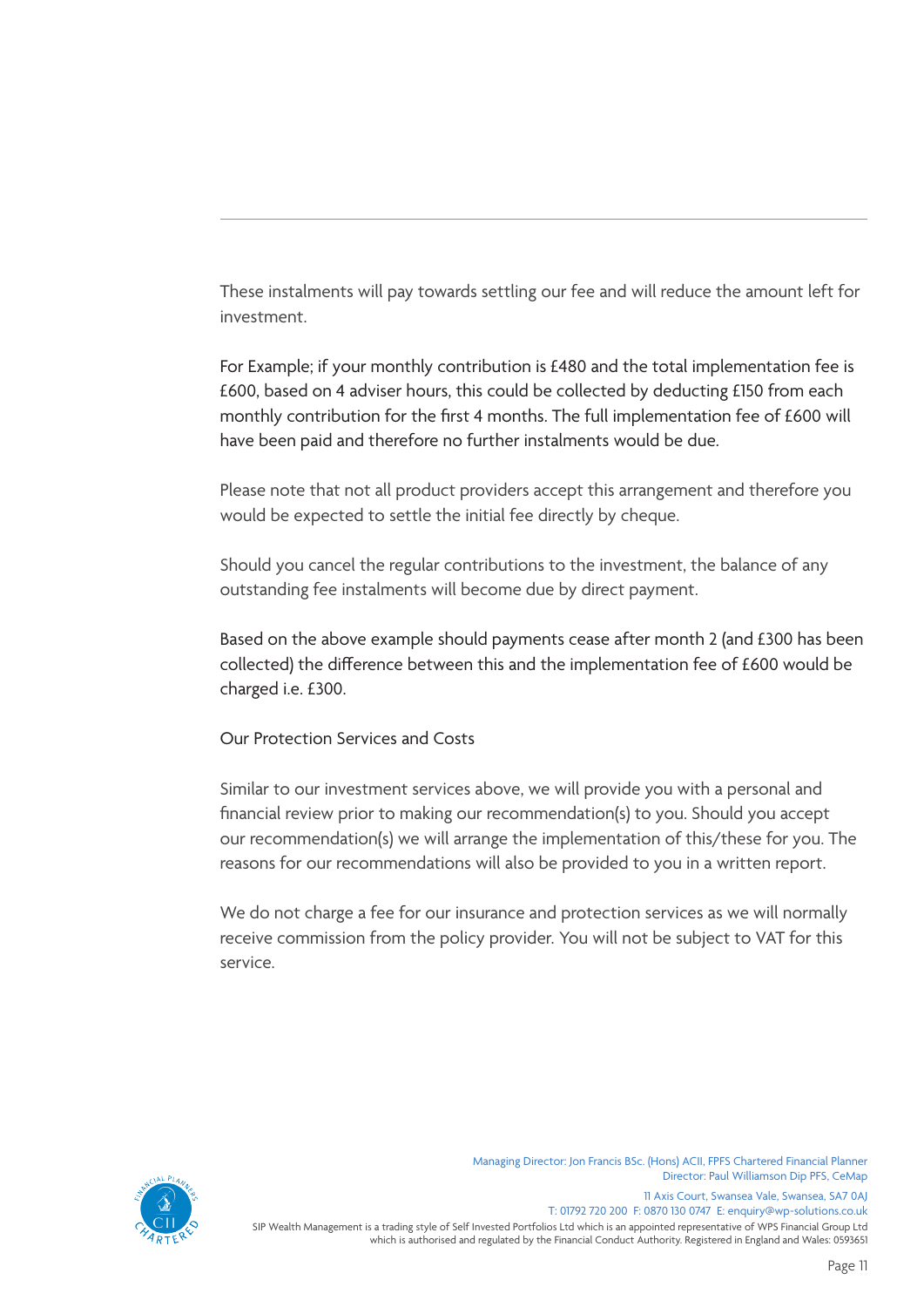#### We like to work with clients on a long term basis.

Following the completion of our initial advice, we will provide you with a level of ongoing service which will depend on the complexity of your affairs and the contact you require.

#### Transactional Clients

These clients may not require an ongoing service, or due to the nature of the initial work or size of funds invested do not automatically qualify for an ongoing service. Further to the completion of the initial work, no further ongoing work will be conducted by the original adviser unless the client wishes to meet the minimum ongoing fee requirement.

Transactional Clients will be provided with:

- An annual valuation statement
- Administration support by telephone and email in relation to administering existing policies
- Online access to investment valuations via our client management system
- Telephone and email access to a Servicing Adviser for new advice enquiries

For investments that we administer for Transactional clients, there is an ongoing administration charge of 0.5% per annum of the amount invested.

Transactional clients will not receive regular review meetings, however the client may contact us with any new advice enquiries or to request a meeting with an adviser. Hourly fees may be charged for further adviser meetings.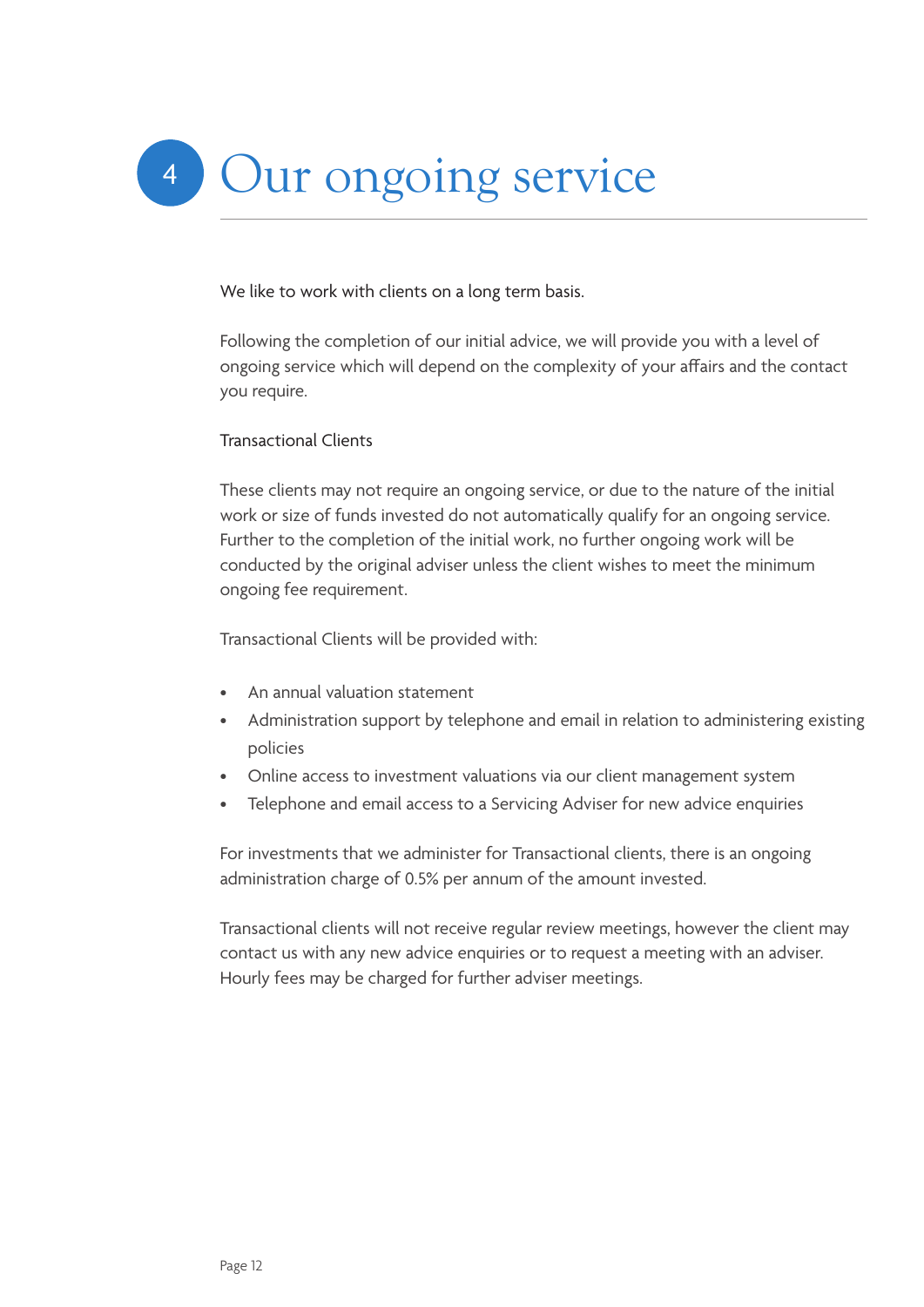#### Our Ongoing Service Levels

| We provide four Ongoing Service Levels |      |          |          |
|----------------------------------------|------|----------|----------|
| Essential                              | Core | Enhanced | Tailored |

#### Our ongoing service includes:

- A choice of differing levels of support depending on your needs
- A predetermined number of structured reviews per annum with your dedicated adviser
- Continued assessment of your circumstances and any changes to your plans that are needed
- Regular updates and information regarding your holdings
- Online access to investments via our client management system
- Administration support for existing policies
- Regular financial updates

#### Our Review meetings

We will review your finances a set number of times per year depending on your Ongoing Service Level.

In this review you will receive a full valuation of your policies, commentary on the markets, a summary of our advice to date and advice on any outstanding issues. You will be asked to confirm certain information prior to the review to ensure we are able to advise you appropriately.



SIP Wealth Management is a trading style of Self Invested Portfolios Ltd which is an appointed representative of WPS Financial Group Ltd Managing Director: Jon Francis BSc. (Hons) ACII, FPFS Chartered Financial Planner Director: Paul Williamson Dip PFS, CeMap 11 Axis Court, Swansea Vale, Swansea, SA7 0AJ T: 01792 720 200 F: 0870 130 0747 E: enquiry@wp-solutions.co.uk

which is authorised and regulated by the Financial Conduct Authority. Registered in England and Wales: 0593651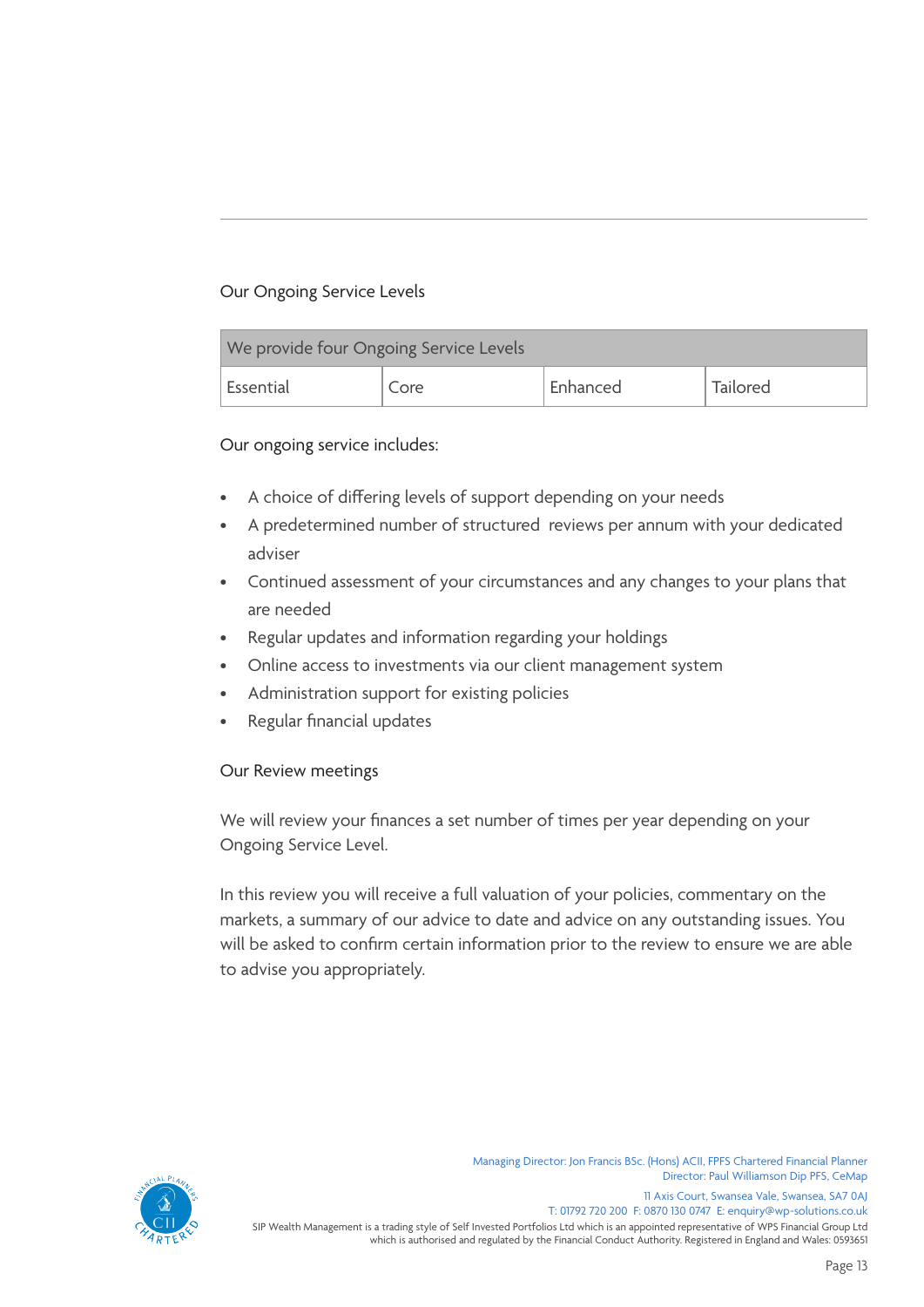## 5 On-going adviser charge

To cover the cost of the ongoing service, there is an ongoing adviser charge based on the amount invested.

We have estimated the fees suitable for each On-going Service Level to ensure clients have clarity on how much they are paying and which services they should expect. These fees are based on the following criteria:

- The number of meetings we expect to hold
- The number of policies managed
- The level of complexity of the client affairs
- The amount of money managed

At your initial meeting you will be asked to review these fees and agree the appropriate On-going Service Level and charge.

| Service category | From     | To       | Service Fees   |
|------------------|----------|----------|----------------|
| Transactional    | £0       | £40,000  | 0.50%          |
| Essential        | £40,001  | £100,000 | 0.75%          |
| Core             | £100,001 | £300,000 | 0.75%          |
| Enhanced         | £300,001 | £500,000 | 0.75%          |
| <b>Tailored</b>  | £500,001 | and over | by negotiation |

For Example, A client has £85,000 in ISA's and pensions. This qualifies for our Essential service level and there would be an ongoing adviser charge payable of 0.75% per annum, of the amount invested, which would be a fee of £637.50.

The amount you pay will fluctuate with the value of your investment; if your investment increases in value the amount you pay us will also increase and if your investment falls in value the amount you pay us will reduce.

The charges listed above can be deducted from your investments or paid directly by you. You should note that when paid through the investments it may reduce your personal tax thresholds and/or exemption levels. Where this happens we will discuss it with you and confirm it in your personal recommendation report.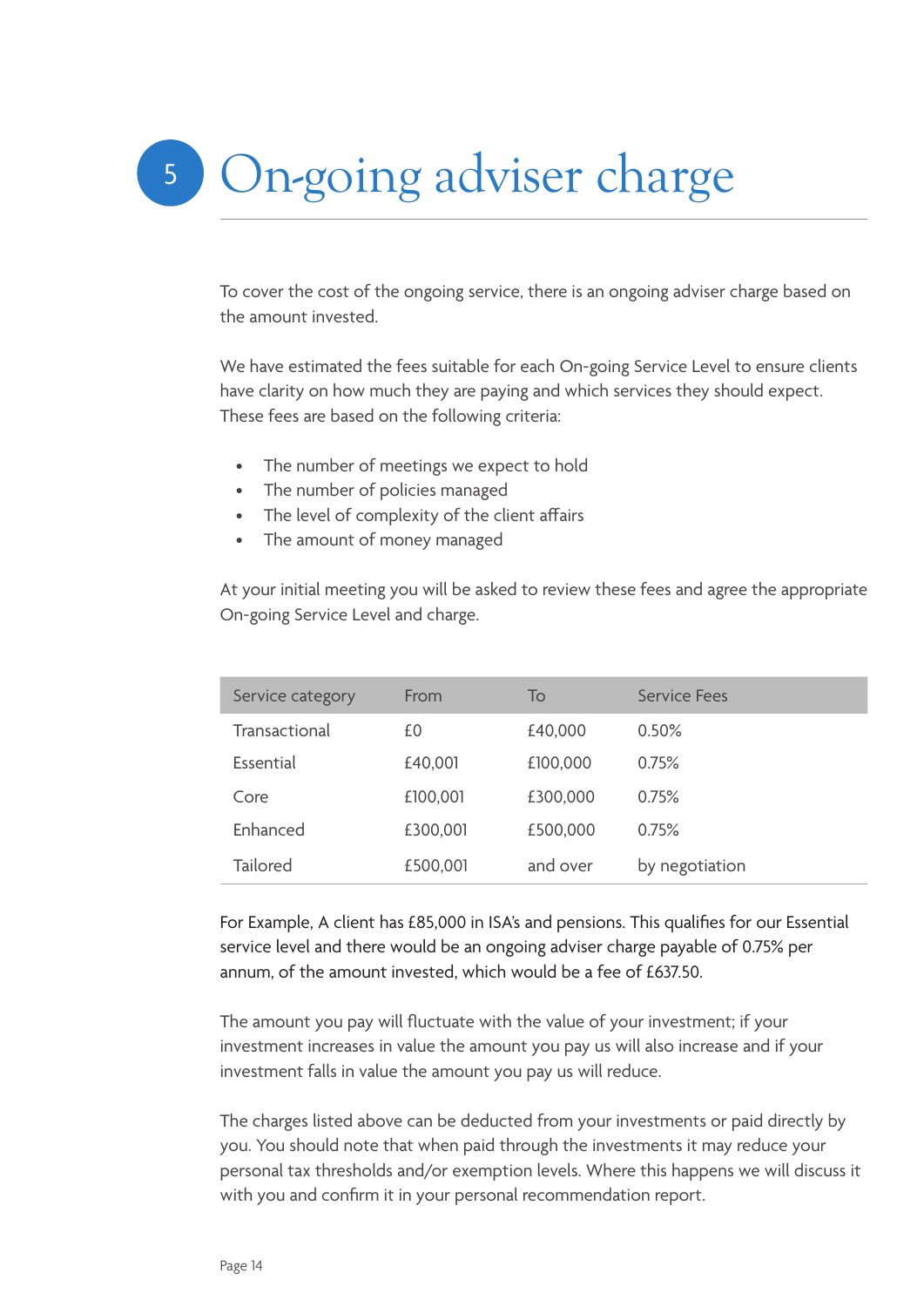#### Fig 2. Comparison of On-going Service Levels

| <b>Ongoing Service</b><br>Schedule                                                    | * Transactional | <b>Essential</b>       | Core                    | Enhanced                | <b>Tailored</b>   |
|---------------------------------------------------------------------------------------|-----------------|------------------------|-------------------------|-------------------------|-------------------|
| Investment amount                                                                     | N/A             | £40,000 to<br>£100,000 | £100,001 to<br>£300,000 | £300,001 to<br>£500,000 | £500,001+         |
| Annual statement of<br>holdings                                                       | $\checkmark$    | $\checkmark$           | $\sqrt{}$               | $\checkmark$            | $\checkmark$      |
| 24 hour access to your<br>portfolio via your own<br>personal client web-site          | $\checkmark$    | $\checkmark$           | $\checkmark$            | $\checkmark$            | $\checkmark$      |
| Secure messaging and<br>updates                                                       | $\sqrt{}$       | $\sqrt{}$              | $\sqrt{}$               | $\checkmark$            | $\checkmark$      |
| Access to all<br>information on mobile<br>devices                                     | $\checkmark$    | $\checkmark$           | $\checkmark$            | $\checkmark$            | $\checkmark$      |
| Access to our support<br>team                                                         | $\checkmark$    | $\checkmark$           | $\checkmark$            | $\checkmark$            | ✓                 |
| Professional expertise<br>and governance<br>embedded into our<br>investment processes | $\checkmark$    | $\checkmark$           | ✓                       | ✓                       | $\sqrt{}$         |
| On-going access to<br>your adviser                                                    |                 | $\checkmark$           | $\checkmark$            | $\checkmark$            | $\checkmark$      |
| Meetings per year                                                                     |                 | 1                      | $\overline{2}$          | 3                       | <b>TBA</b>        |
| Standard cost based on<br>the total value of your<br>investments                      | 0.50%           | 0.75%                  | 0.75%                   | 0.75%                   | by<br>negotiation |

Should you decide to cancel our agreement to provide on-going services you must provide written confirmation of your decision and we will cease payments for these services within 7 business days and after collection of any due proportion of any period charges.

\* Available to Transactional Clients paying the 0.5% per annum on-going administration charge



SIP Wealth Management is a trading style of Self Invested Portfolios Ltd which is an appointed representative of WPS Financial Group Ltd Managing Director: Jon Francis BSc. (Hons) ACII, FPFS Chartered Financial Planner Director: Paul Williamson Dip PFS, CeMap 11 Axis Court, Swansea Vale, Swansea, SA7 0AJ T: 01792 720 200 F: 0870 130 0747 E: enquiry@wp-solutions.co.uk

which is authorised and regulated by the Financial Conduct Authority. Registered in England and Wales: 0593651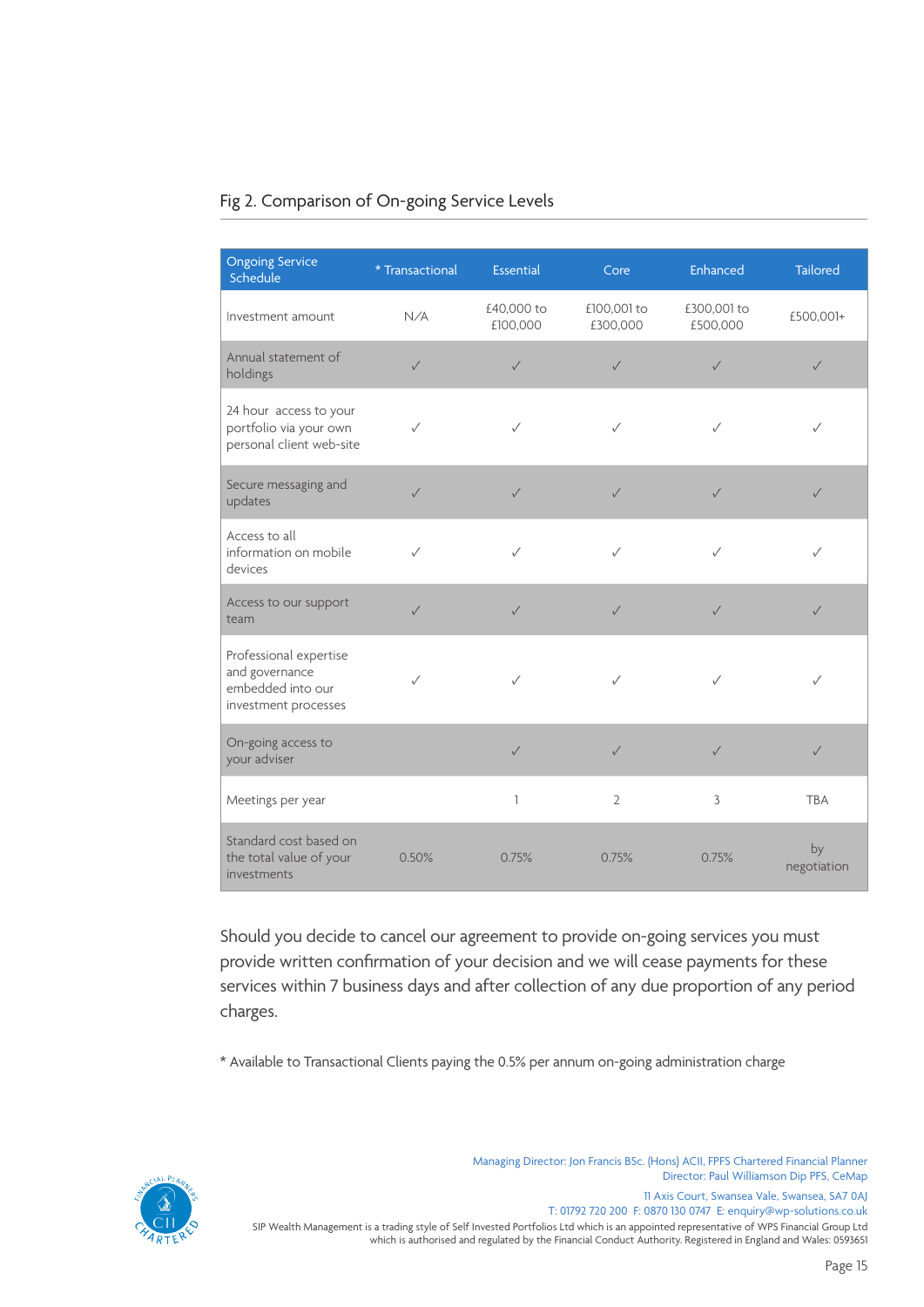# <sup>6</sup> How we are regulated

SIP Wealth Management Ltd , 11 Axis Court, Swansea Vale, Swansea, SA7 0AJ is an appointed representative of WPS Financial Group Ltd which is authorised and regulated by the Financial Conduct Authority. The Financial Conduct Authority (FCA) regulates the financial services industry in the UK and their address is 25 The North Colonnade, Canary Wharf, London, E14 5HS.

Our Financial Services Register numbers are 593651 (SIP Wealth Management Ltd) and 583474 (WPS Financial Group Ltd) .You can check this on the FCA's Register by visiting the FCA's website www.fca.org.uk/register or by contacting the FCA on 0845 606 1234.

SIP Wealth Management Ltd permitted business is advising on and arranging savings and investment products, pensions, mortgages and non-investment insurance contracts.

#### How we will classify you

We treat all our clients as "Retail Clients" unless you request otherwise. This means you are provided with the highest level of protection under the regulatory system and should have the right to take any complaint to the Financial Ombudsman Service.

#### How you are protected

We are covered by the Financial Services Compensation scheme (FSCS) if we cannot meet our obligations. This is dependent upon the type of business and the circumstances of the claim. Most types of investment business are covered up to a maximum limit of £50,000, whereas Insurance business is covered for 90% of the claim, without any upper limit.

Further information about this compensation scheme arrangement is available from the FSCS or by visiting the website at www.fscs.org.uk.

#### If you have a complaint

If you wish to register a complaint, please write to The Compliance Officer, WPS Financial Group, 11 Axis Court, Swansea Vale, Swansea, SA7 0AJ or telephone 01792 797233.

A summary of our internal complaints handling procedures for the reasonable and prompt handling of complaints is available on request and if you cannot settle your complaint with us, you may be entitled to refer it to the Financial Ombudsman Service.

Page 16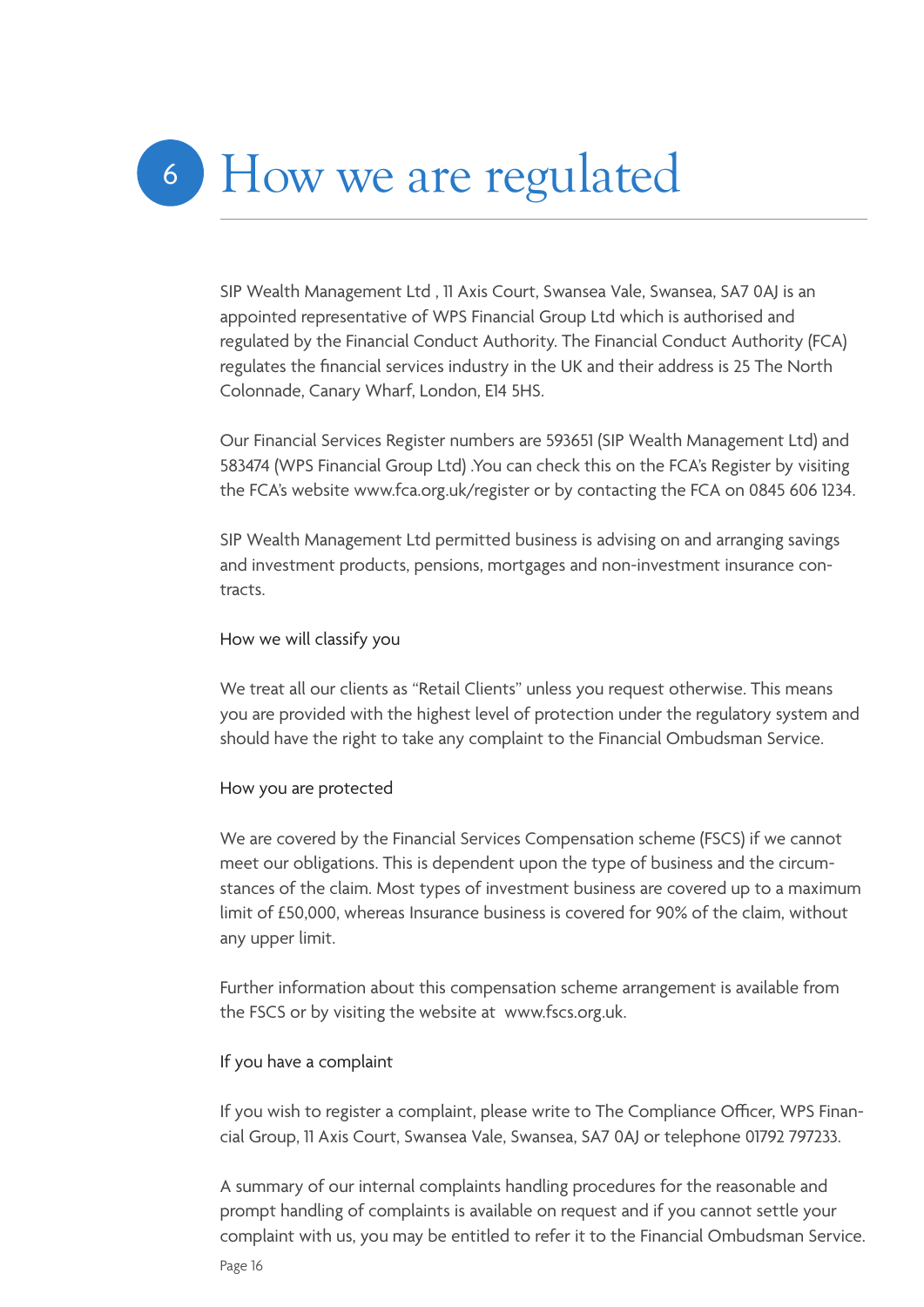#### How we verify your identity

We are required by the anti-money laundering regulations to verify the identity of our clients, to obtain information as to the purpose and nature of the business which we conduct on their behalf, and to ensure that the information we hold is up-to-date. For this purpose we may use electronic identity verification systems and we may conduct these checks from time to time throughout our relationship, not just at the beginning.

#### How we manage your information

The information you have provided is subject to the Data Protection Act 1998 (the "Act"). By signing this document you consent to us or any company associated with us for processing, both manually and by electronic means, your personal data for the purposes of providing advice, administration and management.

"Processing" includes obtaining, recording or holding information or data, transferring it to other companies associated with us, product providers, the FSA or any other statutory, governmental or regulatory body for legitimate purposes including, where relevant, to solicitors and/or other debt collection agencies for debt collection purposes and carrying out operations on the information or data.

In order to provide services to you, we may be required to pass your personal information to parties located outside of the European Economic Area (EEA) in countries that do not have Data Protection Laws equivalent to those in the UK. Where this is the case we will take reasonable steps to ensure the privacy of your information.

We may also contact you or pass your details to other companies associated with us to contact you (including by telephone) with details of any other similar products, promotions, or for related marketing purposes in which we think you may be interested.

The information provided may also contain sensitive personal data for the purposes of the Act, being information as to your physical or mental health or condition; the committing or alleged committing of any offence by you; any proceedings for an



SIP Wealth Management is a trading style of Self Invested Portfolios Ltd which is an appointed representative of WPS Financial Group Ltd which is authorised and regulated by the Financial Conduct Authority. Registered in England and Wales: 0593651 Managing Director: Jon Francis BSc. (Hons) ACII, FPFS Chartered Financial Planner Director: Paul Williamson Dip PFS, CeMap 11 Axis Court, Swansea Vale, Swansea, SA7 0AJ T: 01792 720 200 F: 0870 130 0747 E: enquiry@wp-solutions.co.uk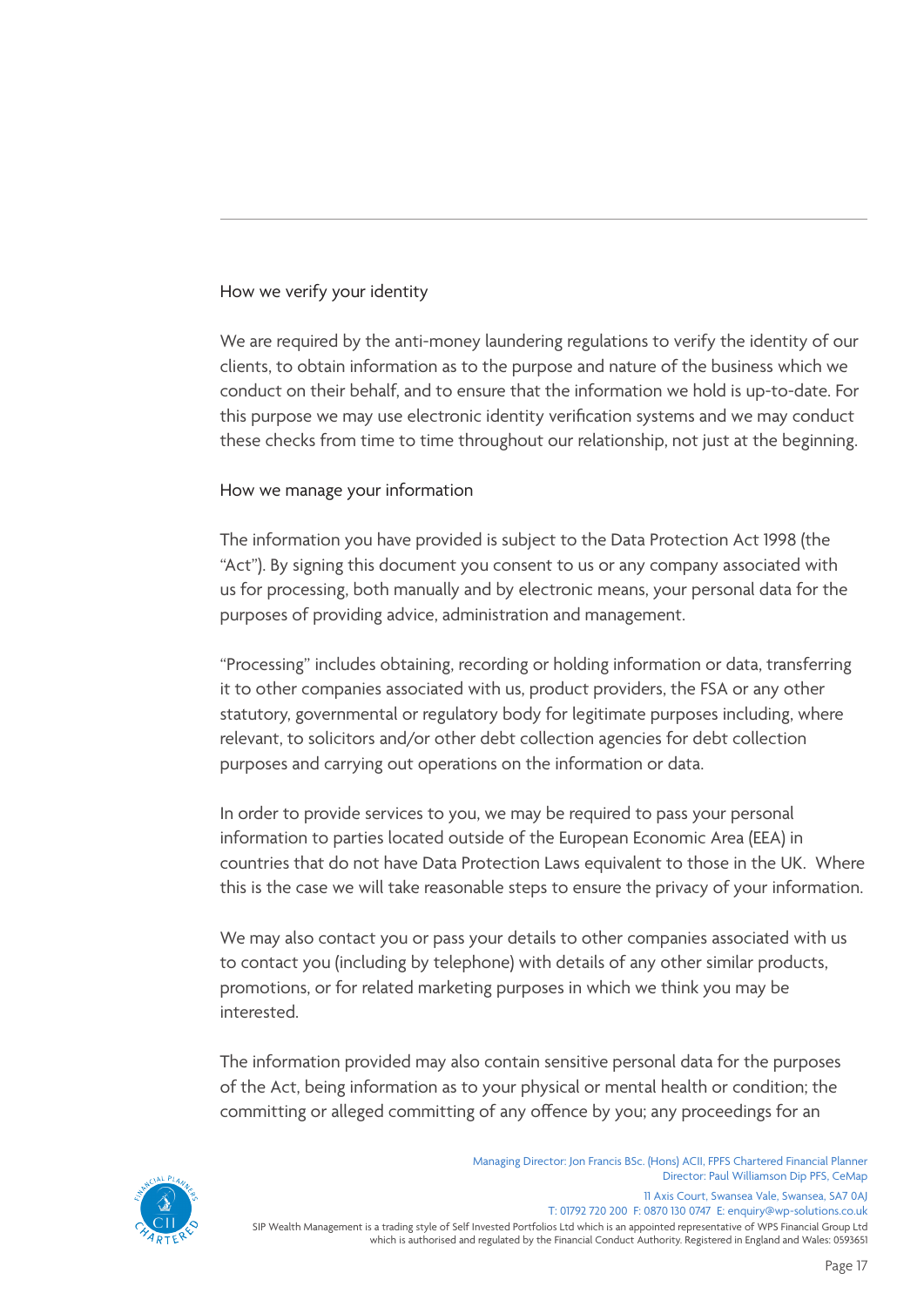offence committed or alleged to have been committed by you, including the outcome or sentence in such proceedings; your political opinions; religious or similar beliefs; sexual life; or your membership of a Trade Union.

If at any time you wish us or any company associated with us to cease processing your personal data or sensitive personal data, or contacting you for marketing purposes, please contact The Data Protection Officer on 02920 022780 or in writing at WPS Financial Group, 11 Axis Court, Swansea Vale, Swansea, SA7 0AJ.

You may be assured that we and any company associated with us will treat all personal data and sensitive personal data as confidential and will not process it other than for a legitimate purpose. Steps will be taken to ensure that the information is accurate, kept up to date and not kept for longer than is necessary. Measures will also be taken to safeguard against unauthorised or unlawful processing and accidental loss or destruction or damage to the data.

Subject to certain exceptions, you are entitled to have access to your personal and sensitive personal data held by us. You may be charged a fee (subject to the statutory maximum) for supplying you with such data.

#### Your Cancellation rights

In most cases you can exercise a right to cancel by withdrawing from the contract. In general terms you will normally have a 30 day cancellation period for a life, pure protection, payment protection or pension policy and a 14 day cancellation period for all other policies.

For pure protection policies the start of the cancellation period will normally begin when you are informed that the contract has been concluded or, if later, when you have received the contractual terms and conditions. In other cases, the cancellation period will begin on the day the contract is concluded or, if later, the day on which you receive the contractual terms and conditions. Instructions for exercising the right to cancel, if applicable, will be contained in the relevant product disclosure information which will be issued to you.

If you cancel a single premium contract, you may be required to pay for any loss you might reasonably incur in cancelling it which is caused by market movements. This means that, in certain circumstances, you might not get back the full amount you invested if you cancel the policy.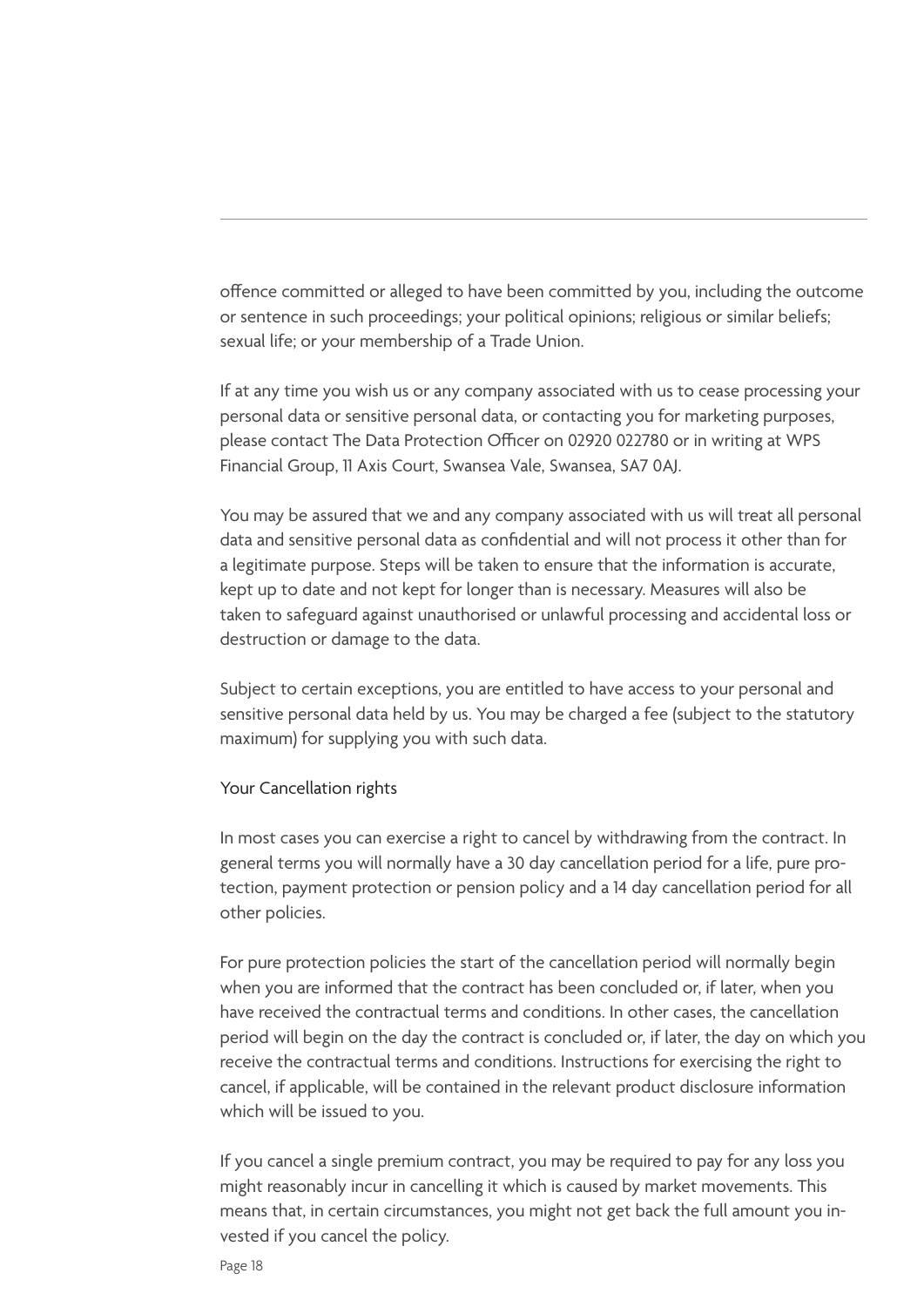#### VAT

Under current legislation our services are not subject to VAT but should this change in future, and where VAT becomes due, we will notify you before conducting any further work.

#### Client money

SIP Wealth Management Ltd is not permitted to handle client money and we cannot accept a cheque made out to us (unless it is in respect of an item for which we have sent you an invoice) or handle cash.

#### Documentation

We will endeavour to make arrangements for all your investments to be registered in your name unless you first instruct us otherwise in writing. All policy documents will be forwarded to you as soon as practicable after we receive them. If there are a number of documents relating to a series of transactions, we will normally hold each document until the series is complete and then forward them to you.

#### Your Instructions

We prefer our clients to give us instructions in writing, to aid clarification and avoid future misunderstandings. We will, however, initially accept oral instructions provided they are subsequently confirmed in writing.

#### Material Interest

We will act honestly, fairly and professionally known as conducting business in the 'Client's best interest' regulations. Occasionally situations may arise where we or one of our other clients have some form of interest in business transacted for you. If this happens or we become aware that our interests or those of one of our other clients conflict with your interest, we will write to you and obtain your consent before we carry out your instructions, and detail the steps we will take to ensure fair treatment. In accordance with the rules of our regulator, The Financial Conduct Authority, we are prohibited from accepting any payment (commission or other non-monetary benefits) which is likely to conflict with the duty of the firm to its clients.



SIP Wealth Management is a trading style of Self Invested Portfolios Ltd which is an appointed representative of WPS Financial Group Ltd which is authorised and regulated by the Financial Conduct Authority. Registered in England and Wales: 0593651 Managing Director: Jon Francis BSc. (Hons) ACII, FPFS Chartered Financial Planner Director: Paul Williamson Dip PFS, CeMap 11 Axis Court, Swansea Vale, Swansea, SA7 0AJ T: 01792 720 200 F: 0870 130 0747 E: enquiry@wp-solutions.co.uk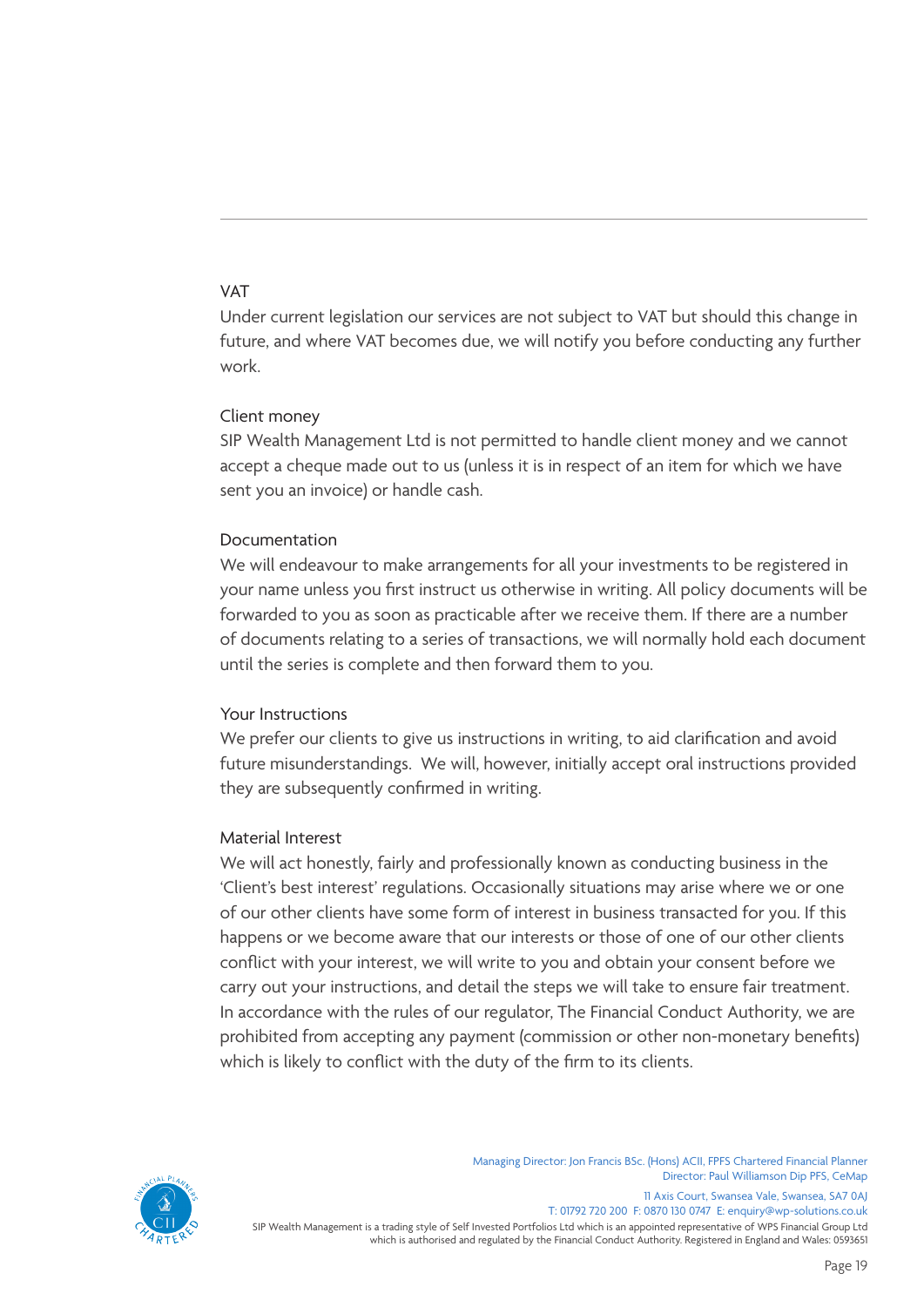#### Law

This client agreement is governed and shall be construed in accordance with English Law and the parties shall submit to the exclusive jurisdiction of the English Courts.

#### Force Majeure

SIP Wealth Management Ltd shall not be in breach of this Agreement and shall not incur any liability to you if there is any failure to perform its duties due to any circumstances reasonably beyond its control.

#### **Termination**

The authority to act on your behalf may be terminated at any time without penalty by either party giving seven days notice in writing to that effect to the other, but without prejudice to the completion of transactions already initiated. Any transactions effected before termination and a due proportion of any period charges for services shall be settled to that date.

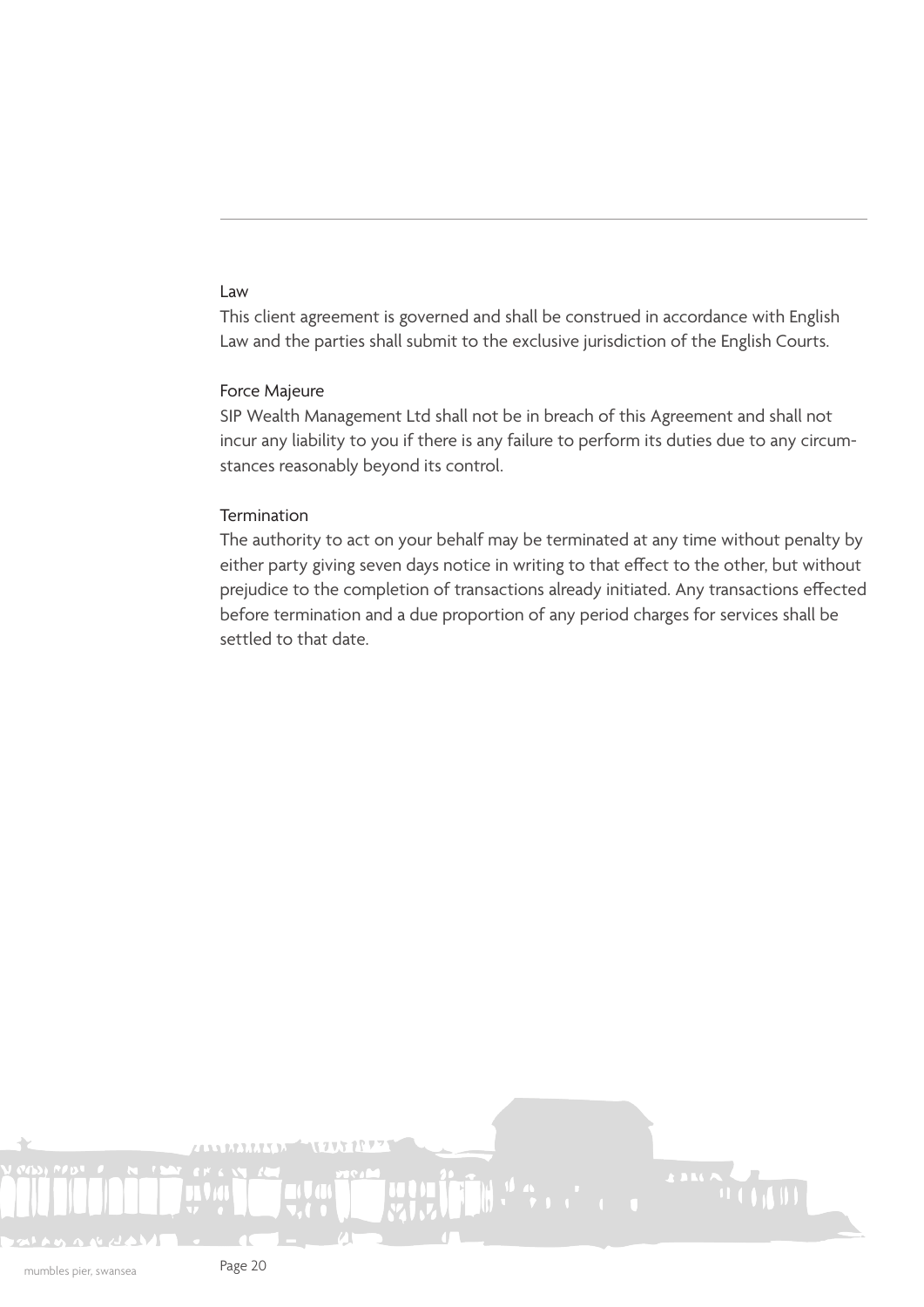

This engagement is made between: SIP Wealth Management Ltd

And: ..........................................................................................................................................................

This is our standard Client Agreement and Service Proposition upon which we intend to rely. For your own benefit and protection you should read these terms carefully before signing them. If you do not understand any point please ask for further information.

Please tick this box if you do not consent to us or any company associated with us processing any sensitive data.

Please tick this box if you do not wish for us or any company associated with us to contact you for marketing purposes by e-mail, telephone, post or SMS.

#### **Initial Advice Fees**

Financial Review and Recommendation Fee

| Hours: | Hourly rate: | Fee: £ |
|--------|--------------|--------|
|--------|--------------|--------|

Arrangement and Implementation Fee

| Investment / Transfer amount: £ |  |  |
|---------------------------------|--|--|
|---------------------------------|--|--|

| Regular contribution<br>  amount: £ | Total fee: £         |
|-------------------------------------|----------------------|
| Number of instalments:              | Instalment amount: £ |

#### Preferred Payment Method for Initial Advice Fees

| Facilitated from the investment |  |
|---------------------------------|--|
| By direct payment               |  |



Managing Director: Jon Francis BSc. (Hons) ACII, FPFS Chartered Financial Planner Director: Paul Williamson Dip PFS, CeMap 11 Axis Court, Swansea Vale, Swansea, SA7 0AJ

SIP Wealth Management is a trading style of Self Invested Portfolios Ltd which is an appointed representative of WPS Financial Group Ltd which is authorised and regulated by the Financial Conduct Authority. Registered in England and Wales: 0593651 T: 01792 720 200 F: 0870 130 0747 E: enquiry@wp-solutions.co.uk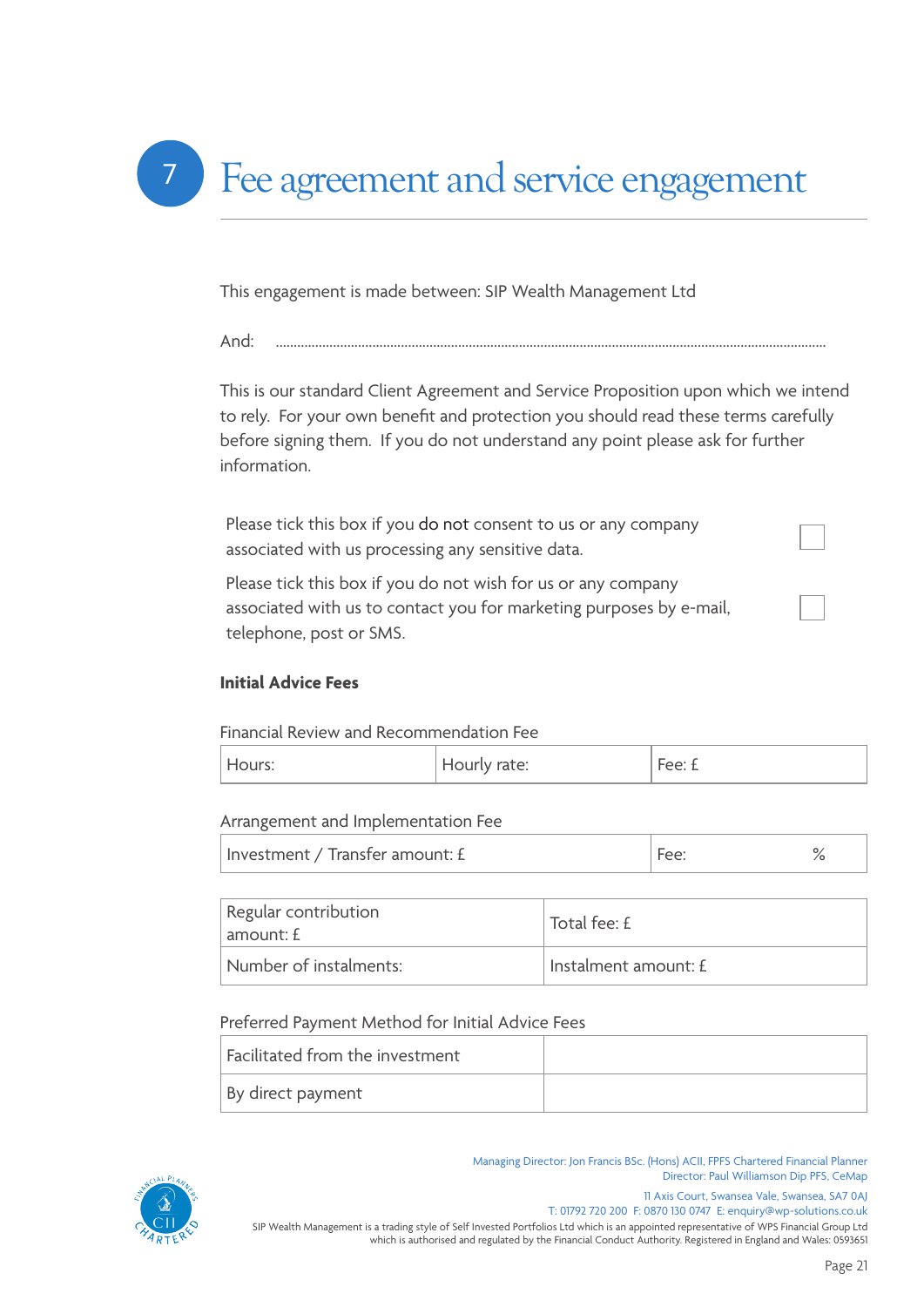Protection Products – I understand that this advice may lead to the recommendation of a commission paying financial product and that the commission will be paid for from product charges.

#### **Ongoing Service Level, charges and Payment basis agreed with your Adviser:**

| Transactional |  |
|---------------|--|
| Essential     |  |
| Core          |  |
| Enhanced      |  |
| Tailored      |  |
|               |  |

#### Ongoing Adviser Fee

| Funds under advice: £ | Ongoing Adviser Charge: |  |
|-----------------------|-------------------------|--|
|-----------------------|-------------------------|--|

#### Preferred Payment Method for Ongoing Adviser Fee

| $\mid$ Facilitated from the investment |  |
|----------------------------------------|--|
| By direct payment                      |  |

I /We agree to the Financial Review and Recommendation Fee and, where appropriate, the Arrangement and Implementation Fee above, and agree to the method of payment.

I/We agree to the payment of the ongoing service charge above and the method of payment.

I understand that if I ask SIP Wealth Management Ltd to commence work on my behalf and subsequently decide against taking the advice offered, or withdraw from the advisory process, or cancel a policy which results in a repayment of the commission, SIP Wealth Management Ltd will charge me for their time.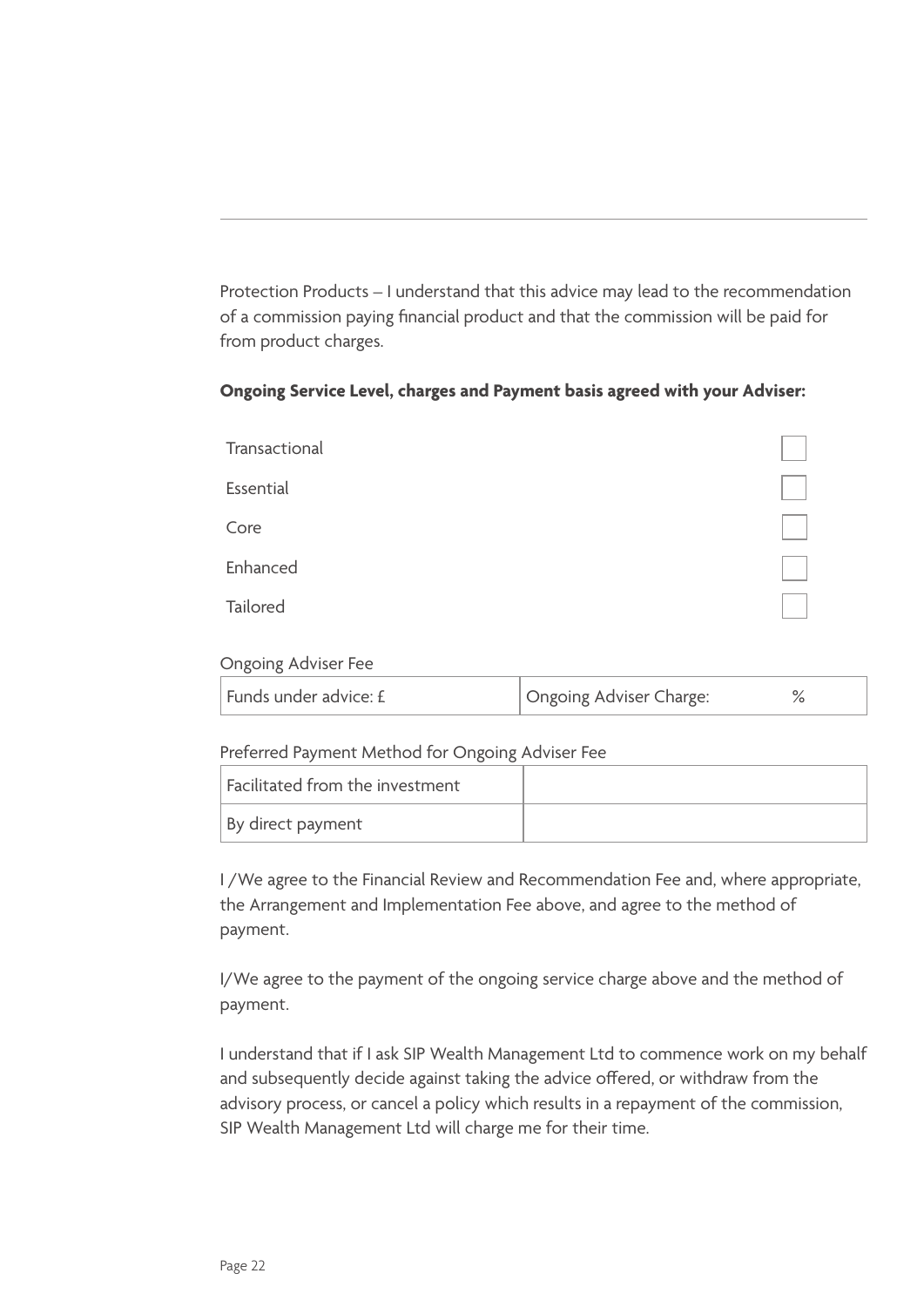### Signatures

| Date of Issue  |      |  |
|----------------|------|--|
|                |      |  |
| behalf of firm | Date |  |





SIP Wealth Management is a trading style of Self Invested Portfolios Ltd which is an appointed representative of WPS Financial Group Ltd which is authorised and regulated by the Financial Conduct Authority. Registered in England and Wales: 0593651 T: 01792 720 200 F: 0870 130 0747 E: enquiry@wp-solutions.co.uk